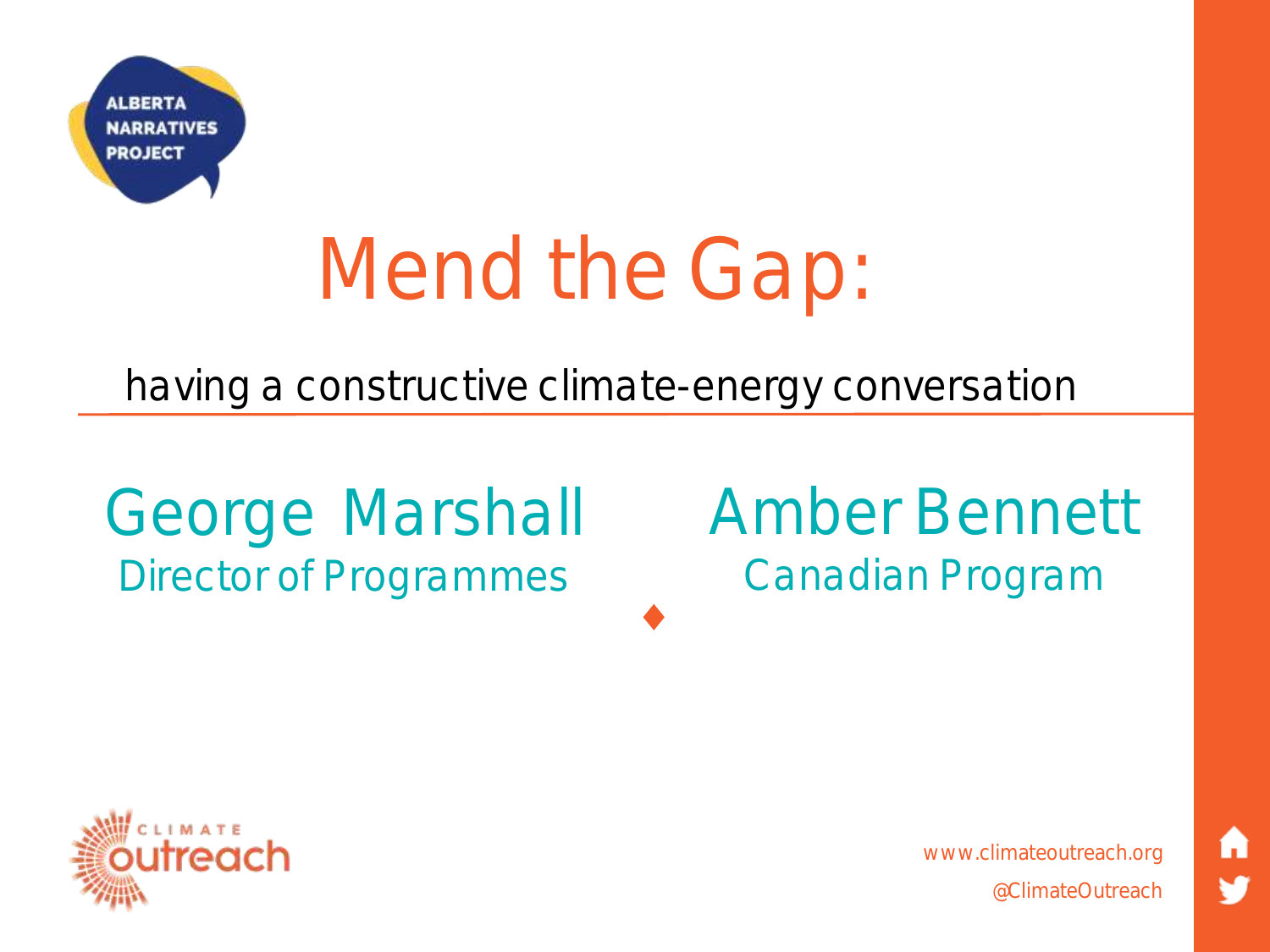## 2017 Mind The Gap: How We Can Talk With People Who Disagree With Us

- **→** Who do we get attacked by?
- **→ Why do we love Alberta?**
- **→** How will climate change harm the things we love?
- **→ How do we respect the people in oil and gas?**
- → How will new forms of energy be good for Alberta?

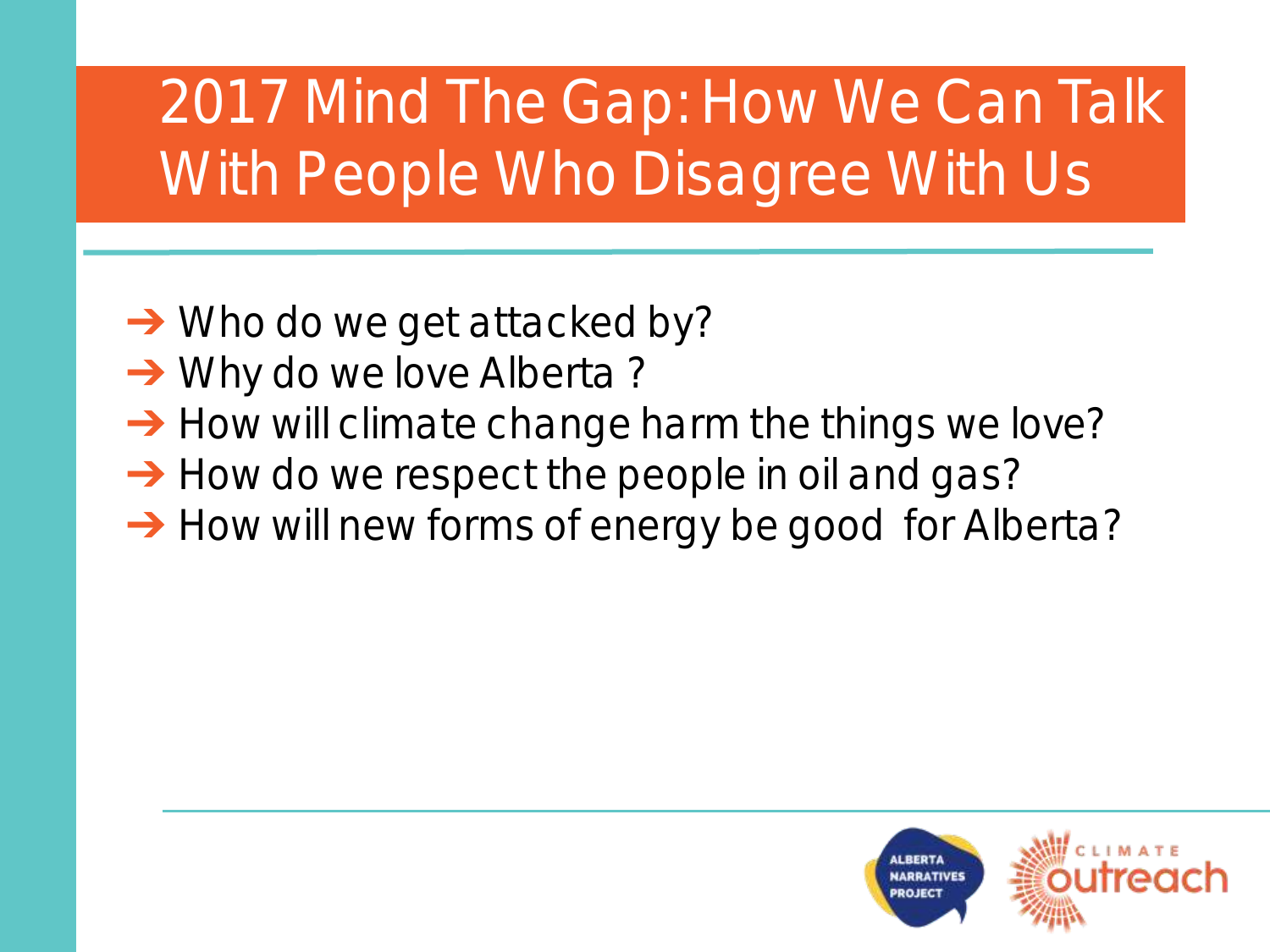#### Albertans are split....



#### Albertans are split about Climate Change



Source: Erick Lachapelle, **EcoAnalytics** 

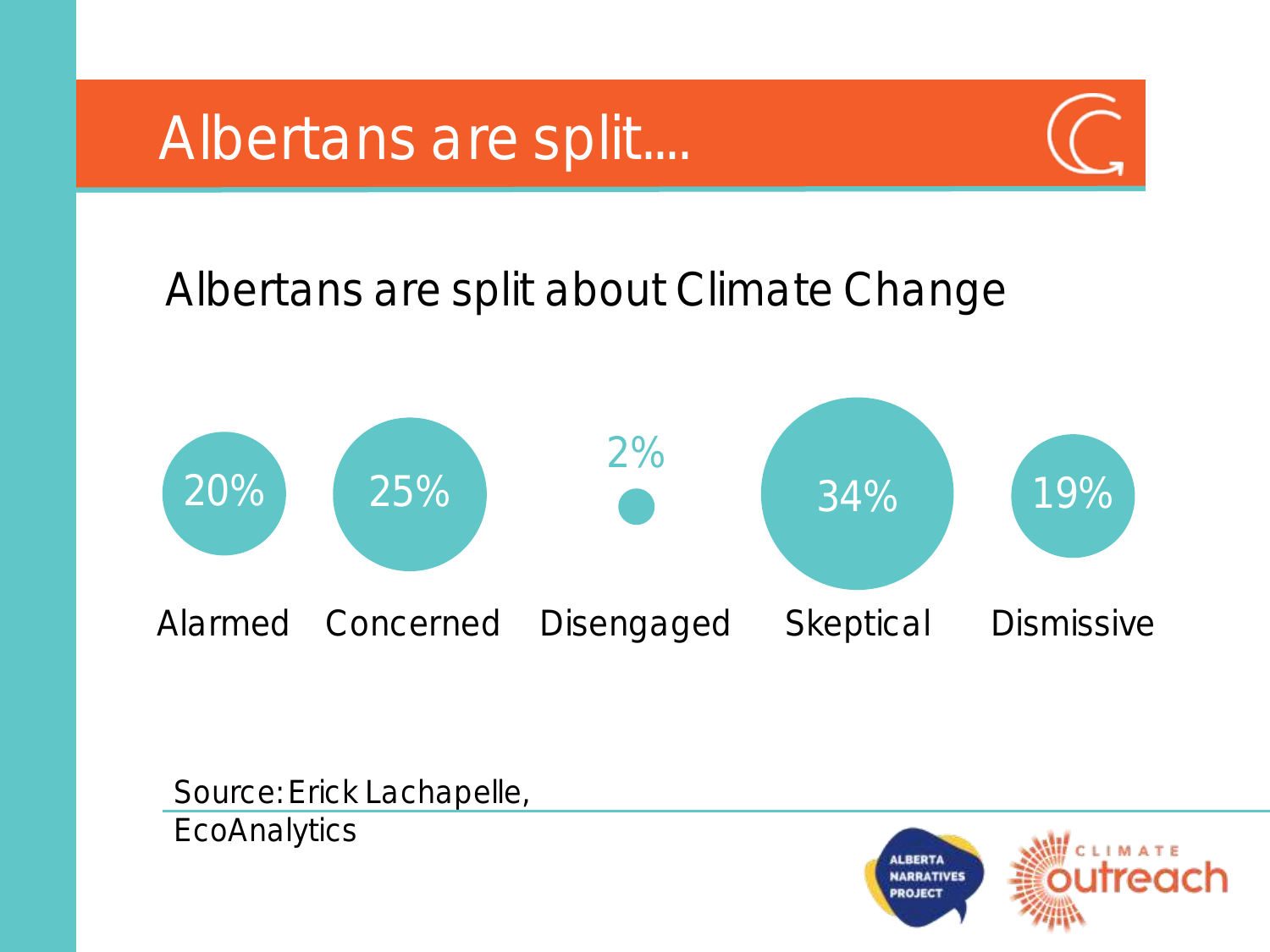#### Albertans are split



About the causes of climate change. 54% say human, 46% say natural

About the future of energy 39% want more oil and gas, 34% want less

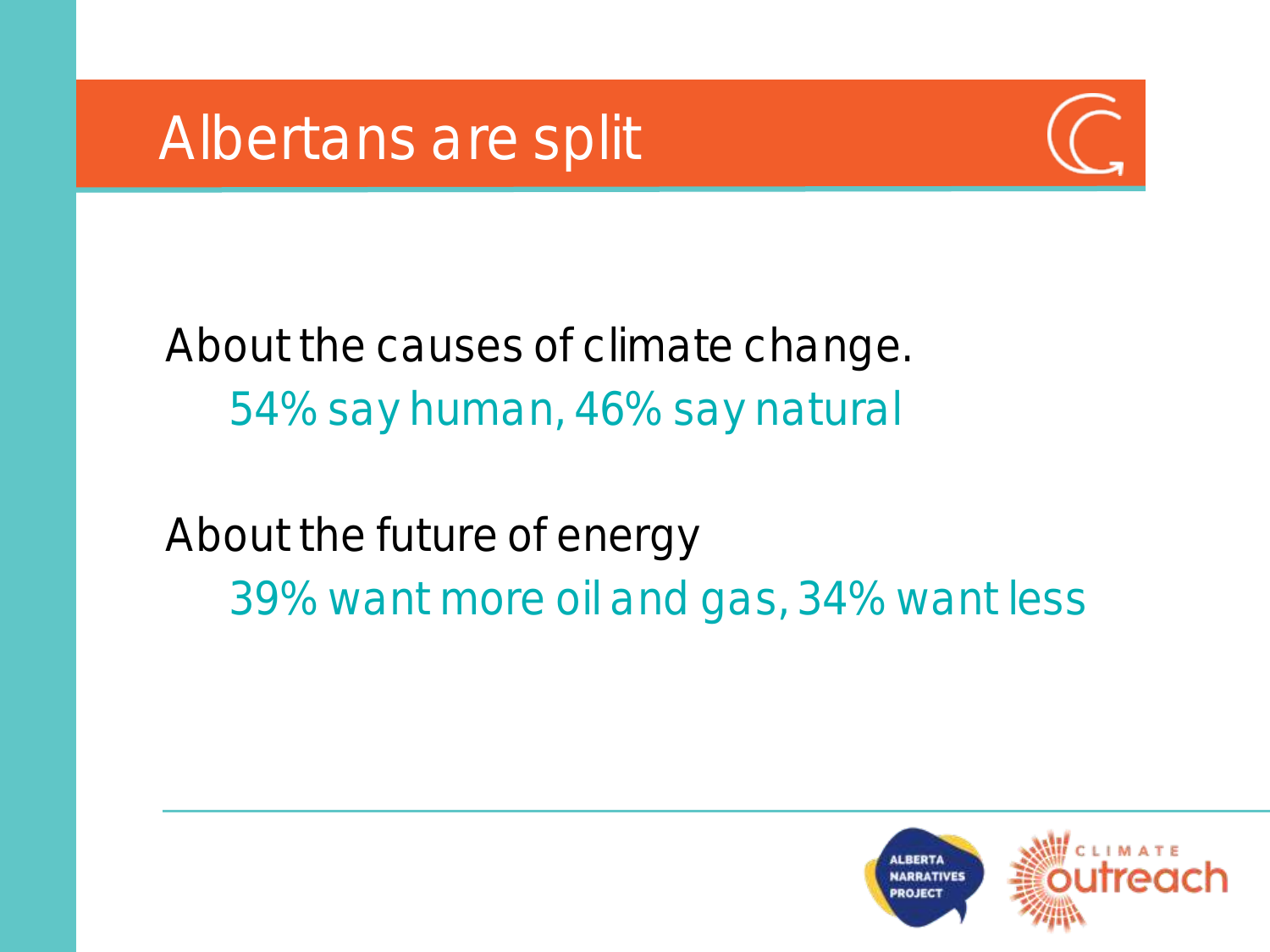#### Albertans are split



#### Climate change challenges people's loyalties to their politics, their family and friends, and their sense of identity.

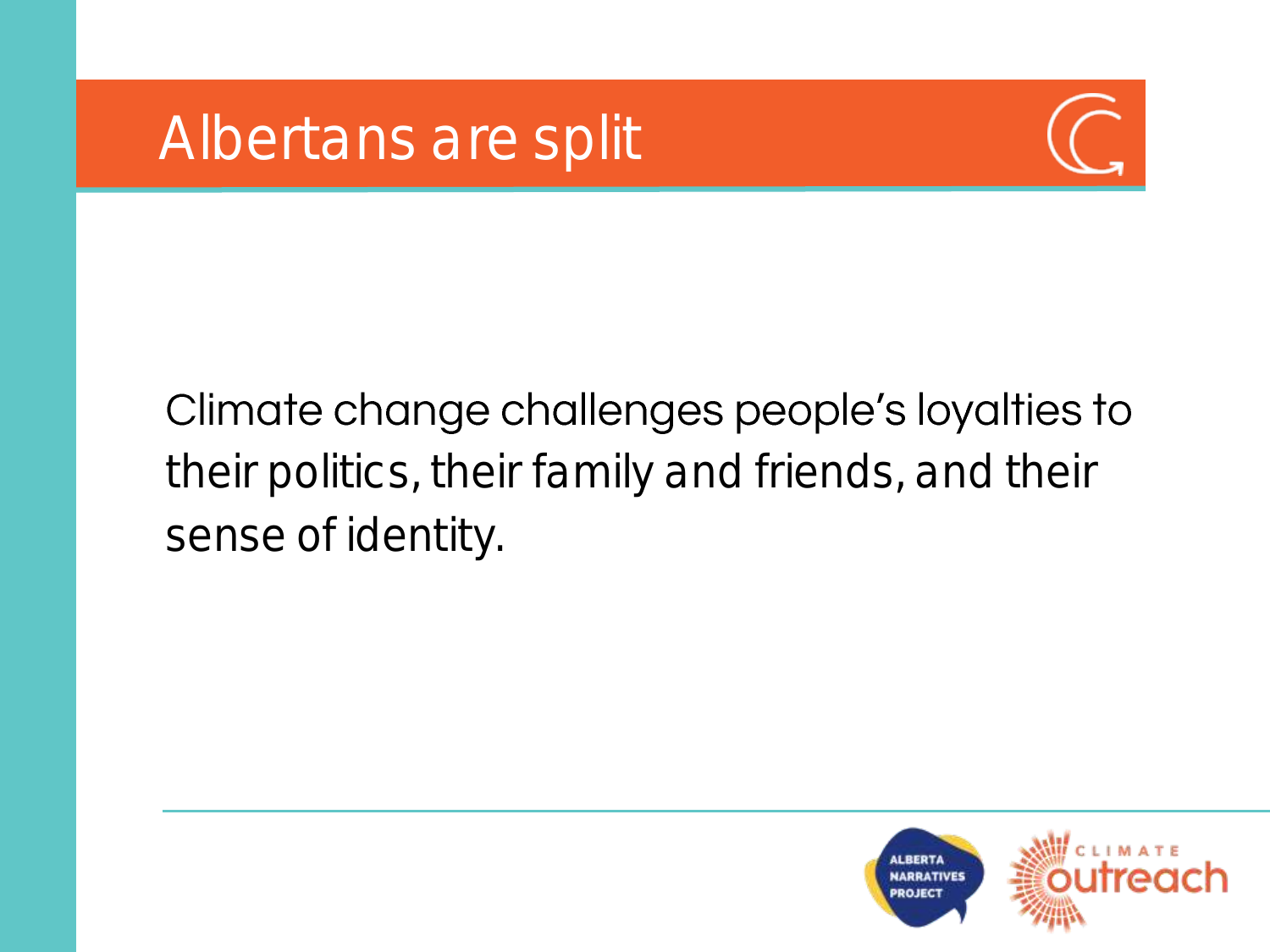

If I say climate change is real maybe my son won't have a job if we shut off the tap tomorrow.

- Rural Group



Sure, I'm concerned about climate change. My concern is the people that are using climate change to disrupt my livelihood.



**Energy Professionals Group** 

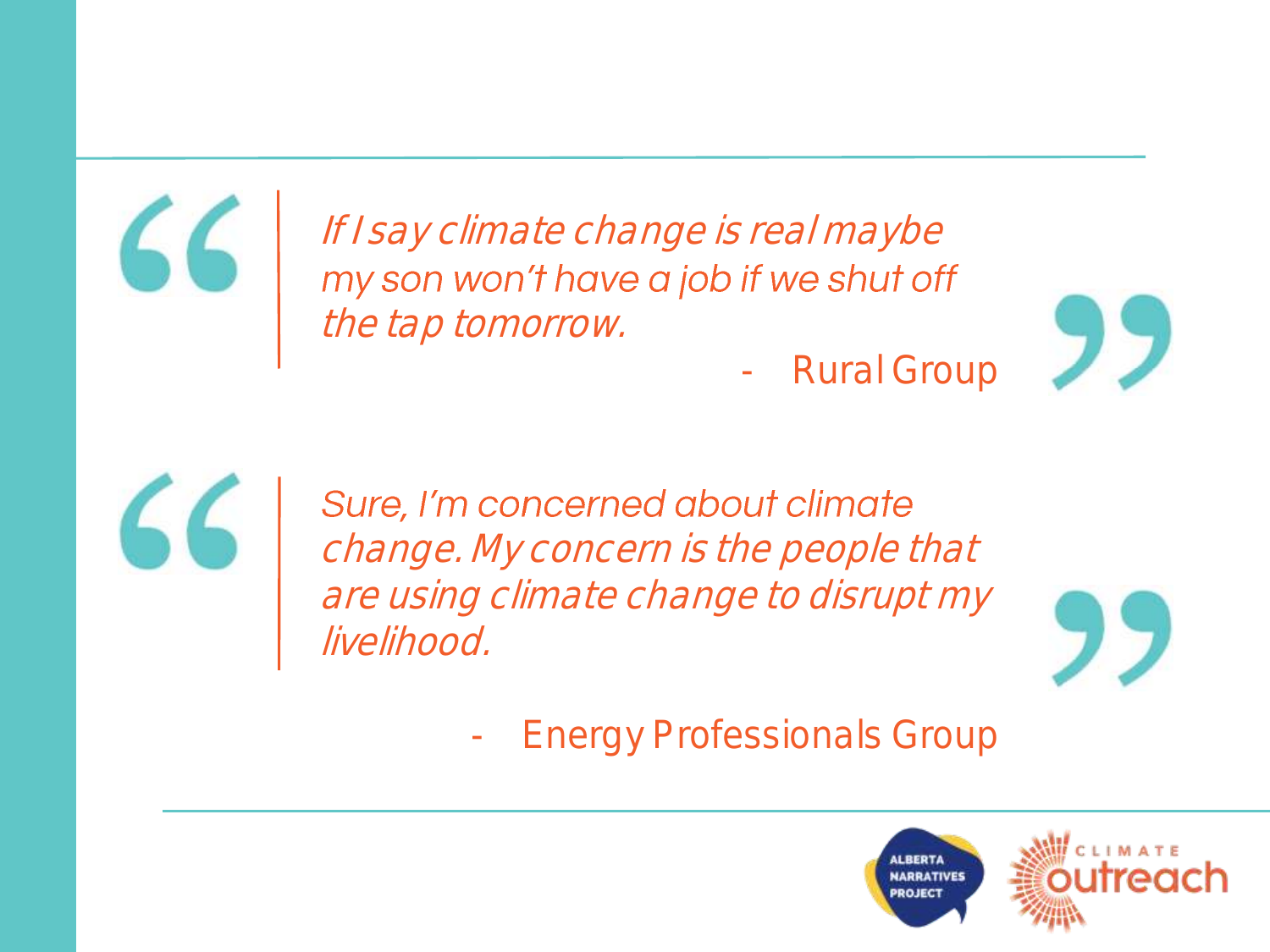#### Mind the Gap

#### And then a lot happened....

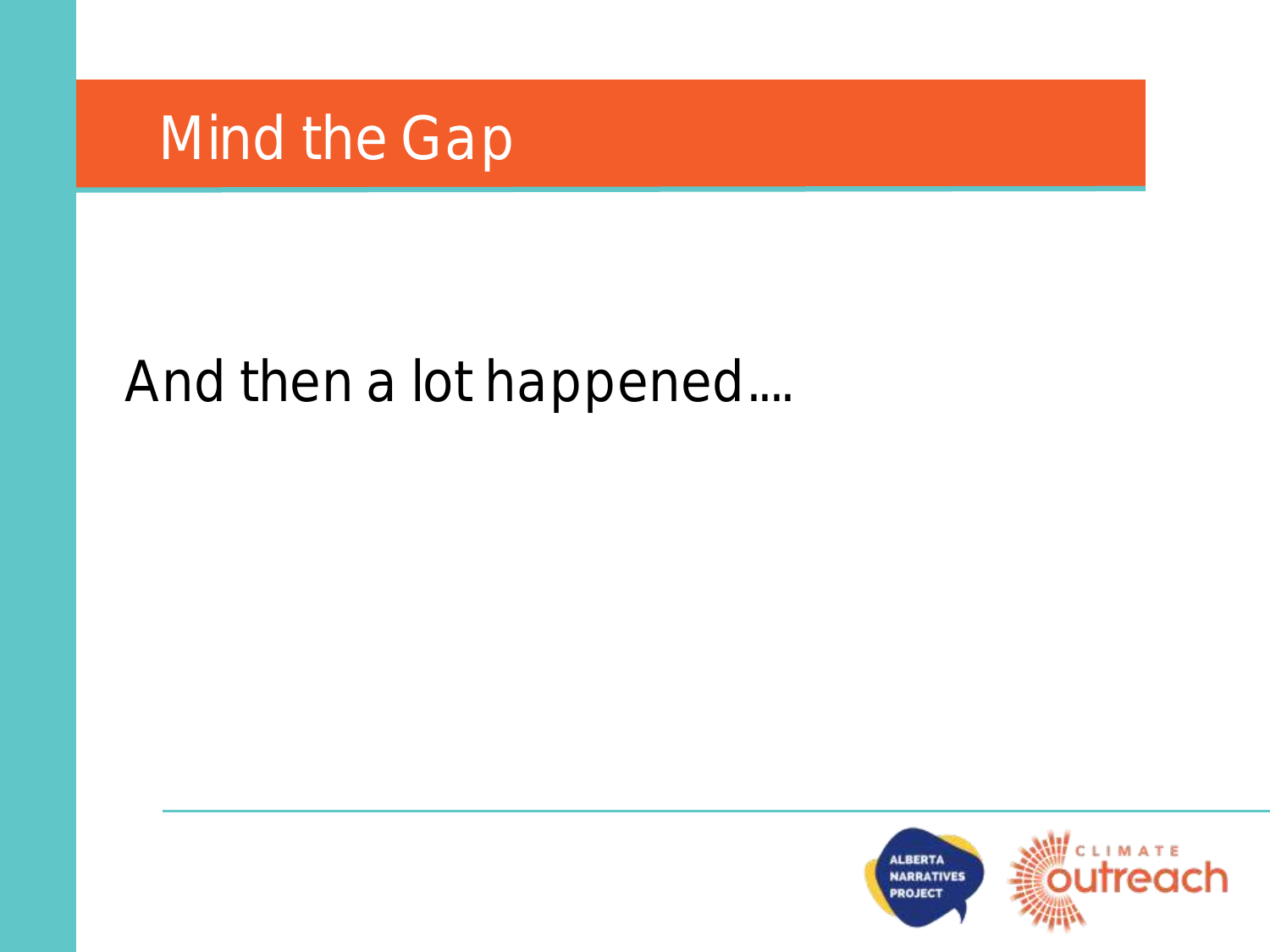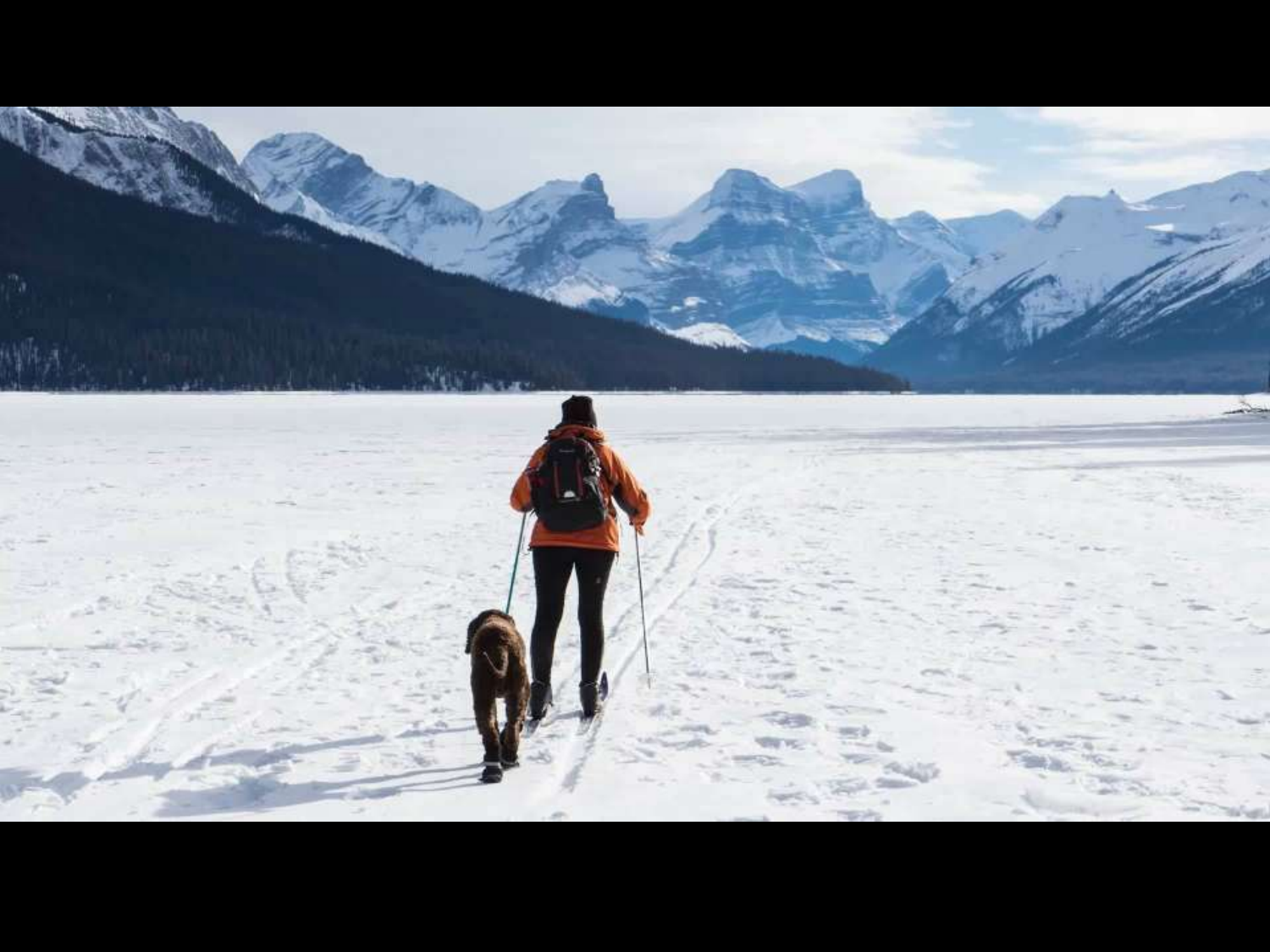### Four ambitions

- 1. Training partners how to conduct communications research
- 2. Holding conversations with a wide-range of Albertans
- 3. Co-designing and testing effective language for talking about climate change and energy
- 4. Putting research into practice

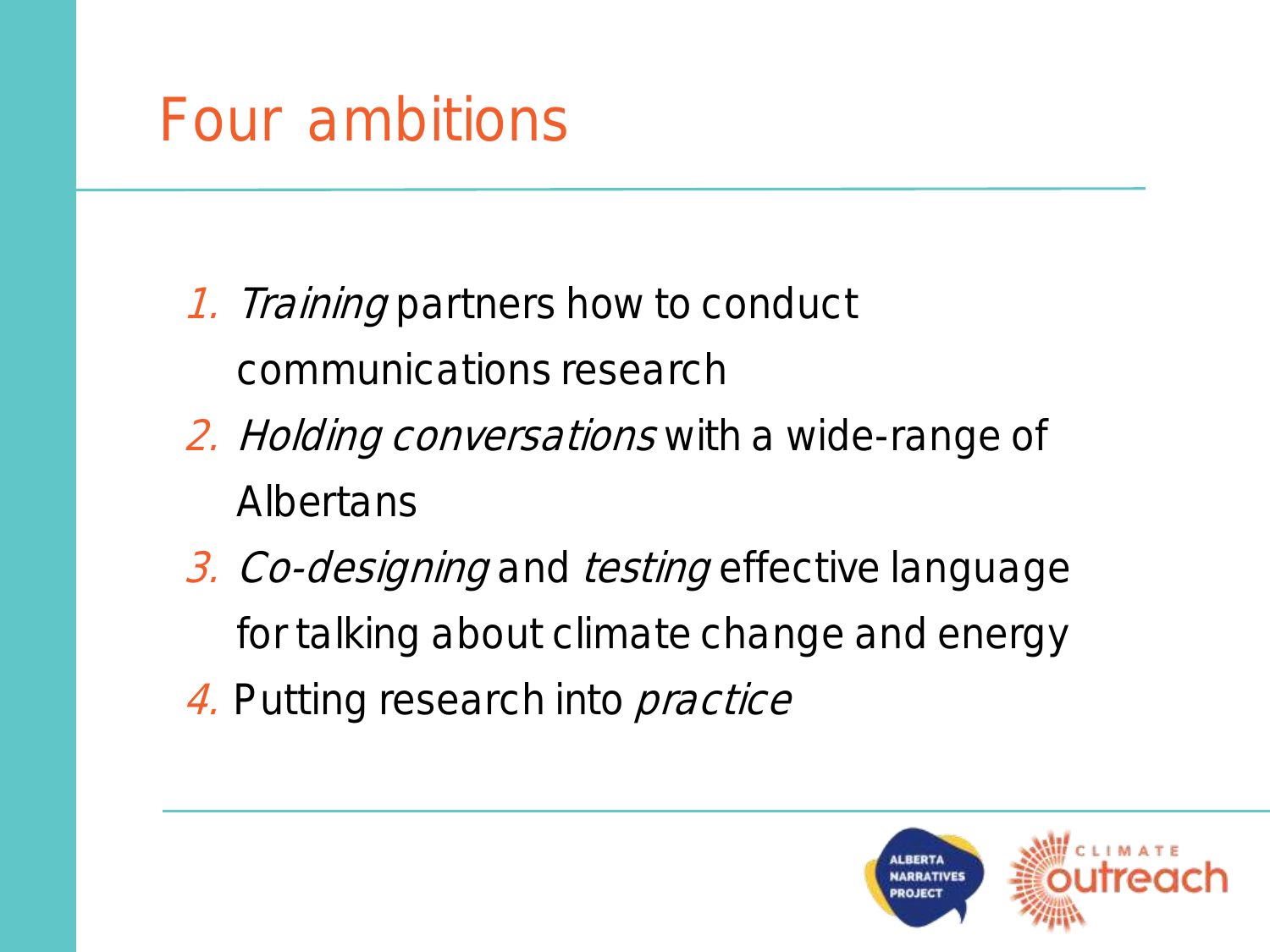## **Alberta Narratives Project in numbers**

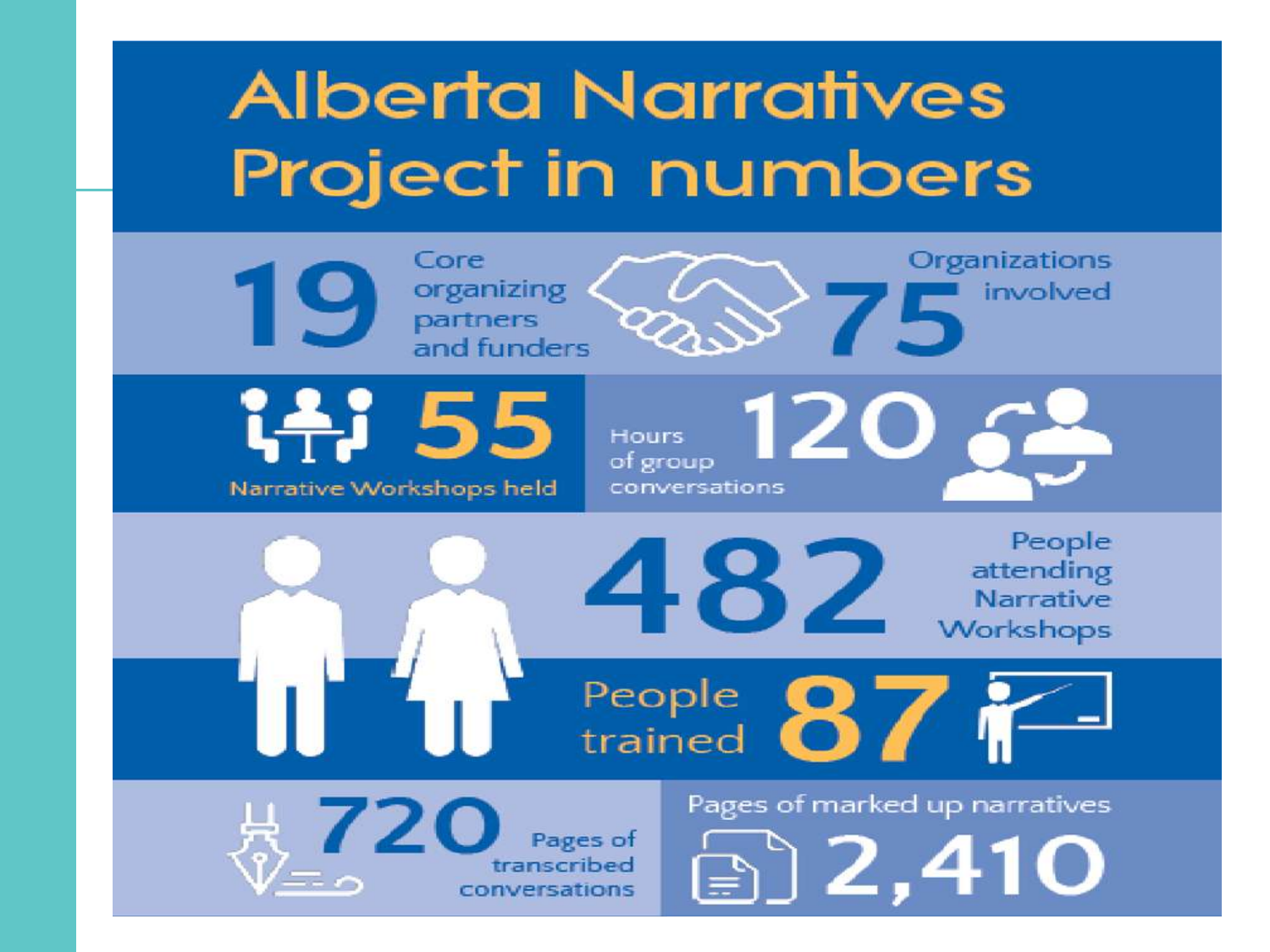### Two trainings- practice and evaluation



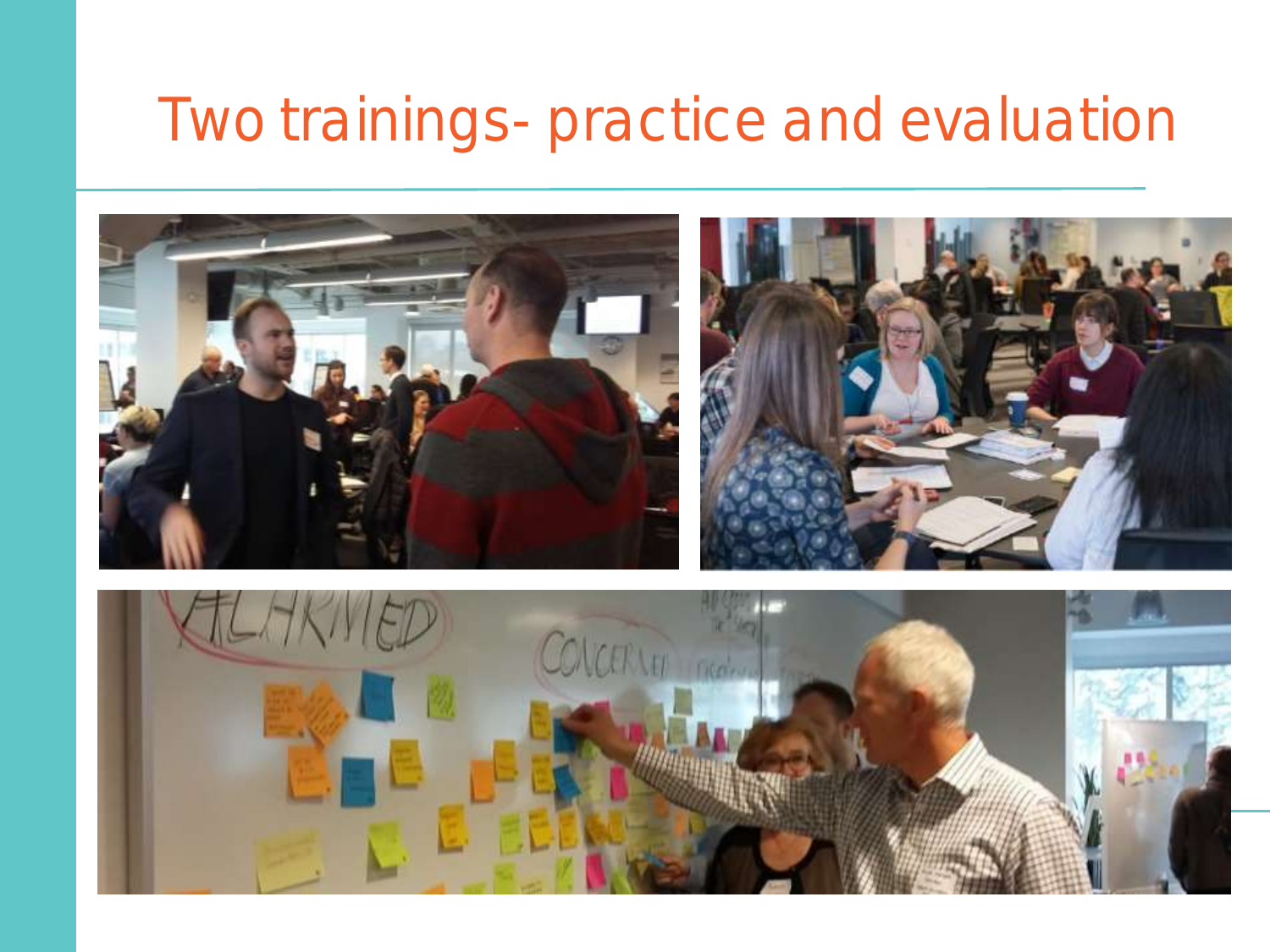### The lead partners and funders



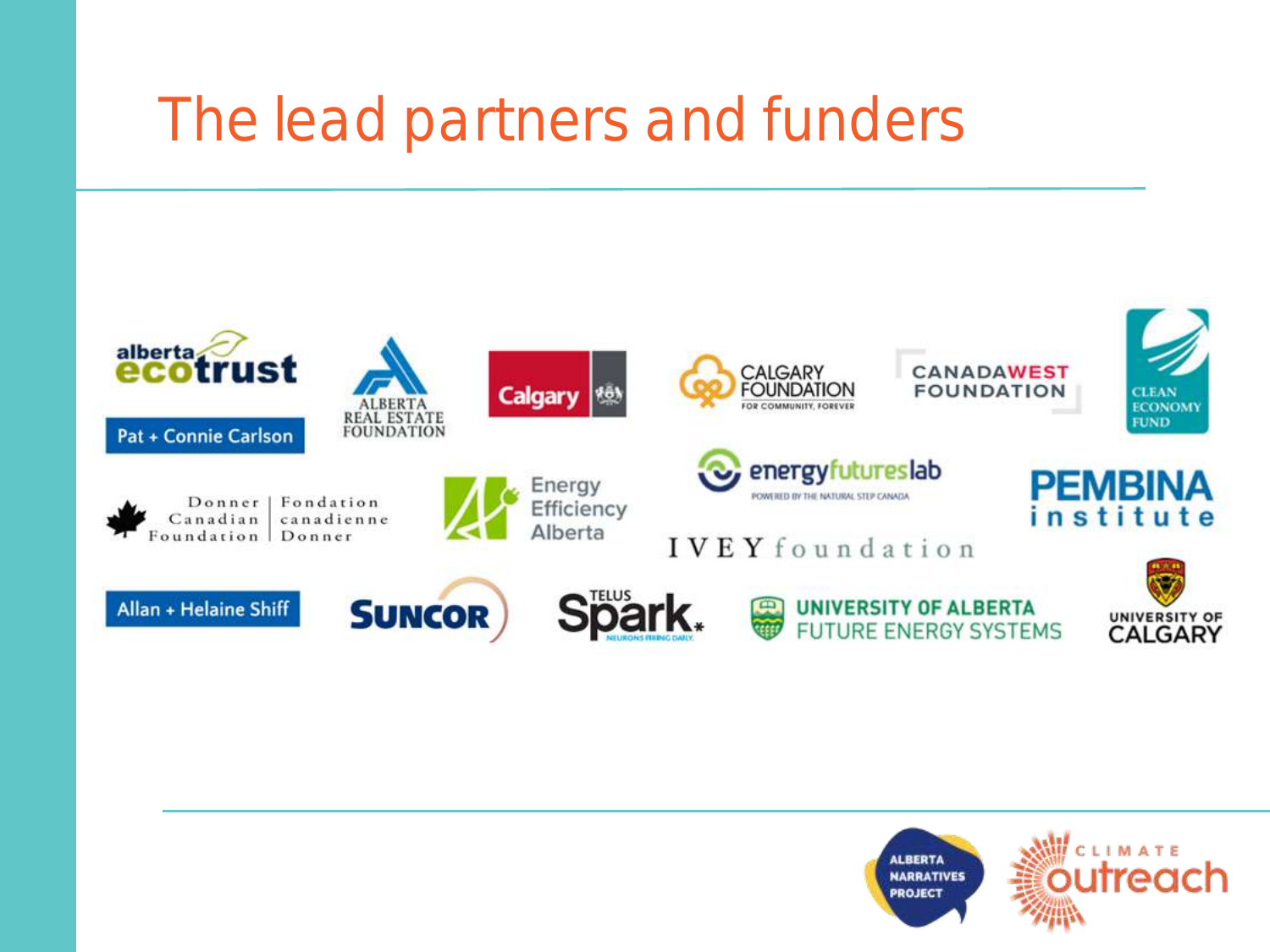### Who we spoke to

Agricultural producers Rural Albertans Youth Oil & Gas workers Policymakers Faith leaders Conservatives New Canadians Business leaders Indigenous people Energy leaders Environmentalists

Rural Albertans Families with young children Environmental Educators Teachers Artists Renewable Energy Workers Energy Service Providers Watershed protection groups Health Care workers and professionals City of Calgary communications employees Environmental Health & Safety specialists

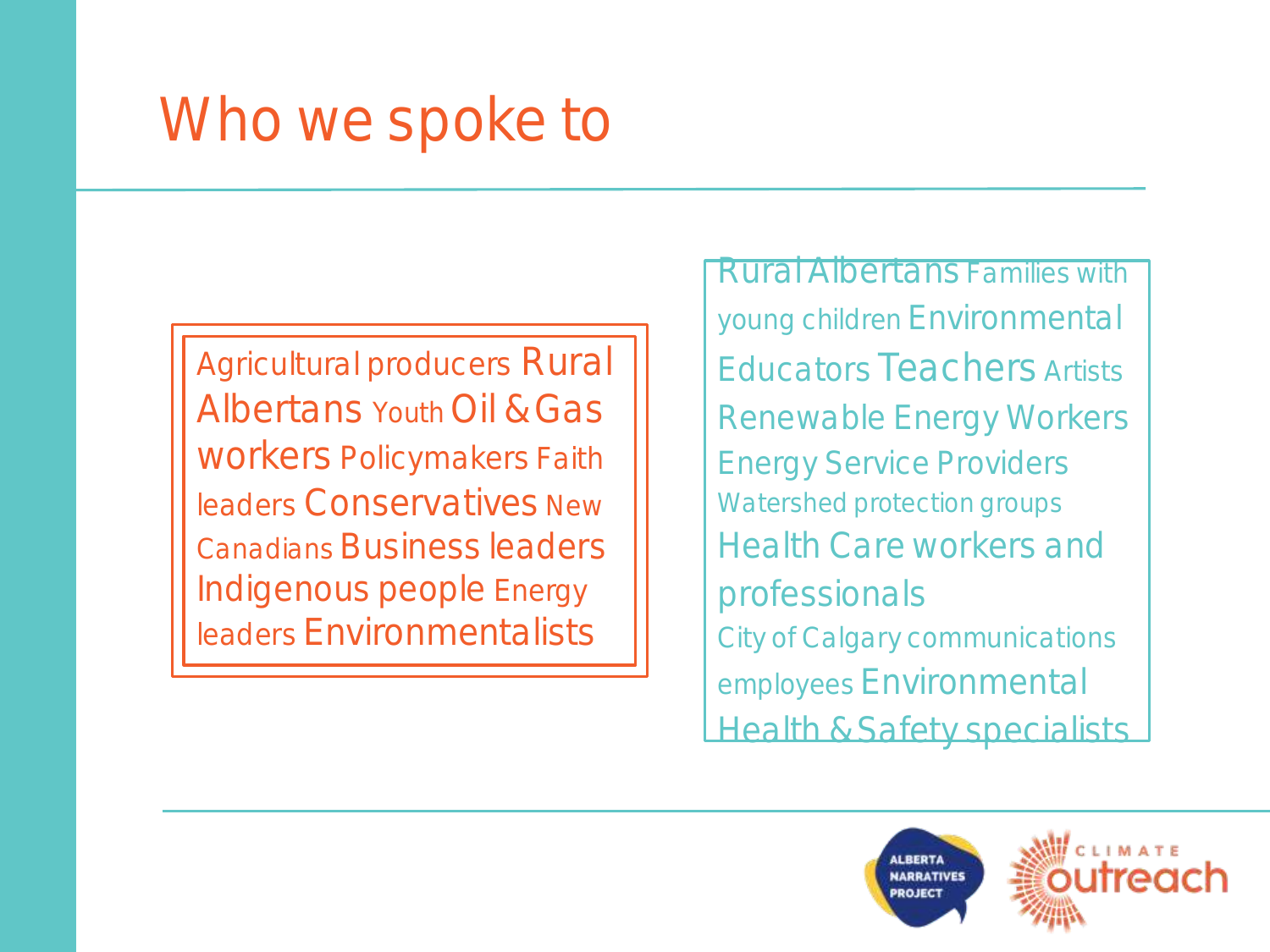## Let's hear from some of the people who ran the groups...

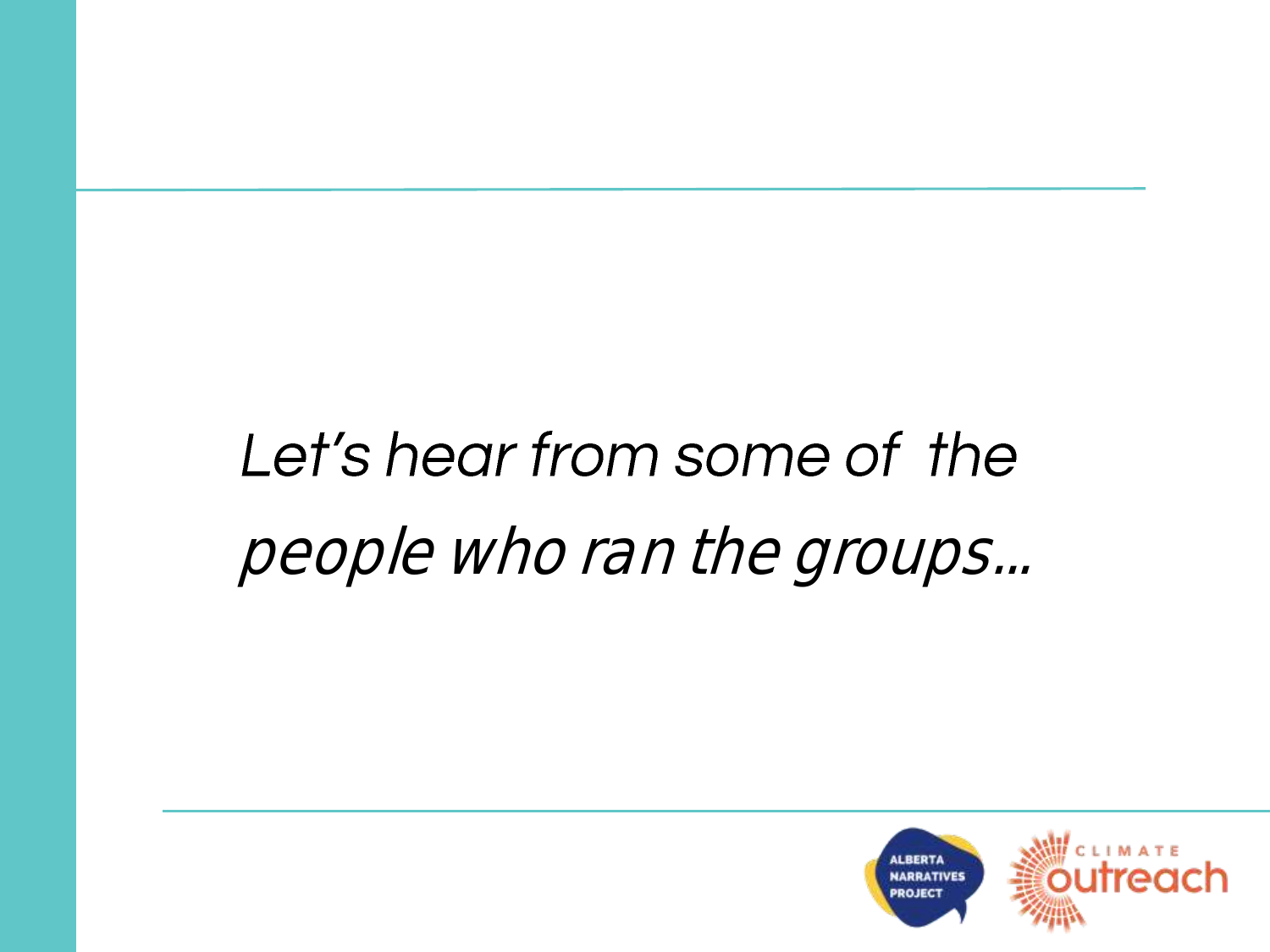# **ALBERTA<br>NARRATIVES PROJECT**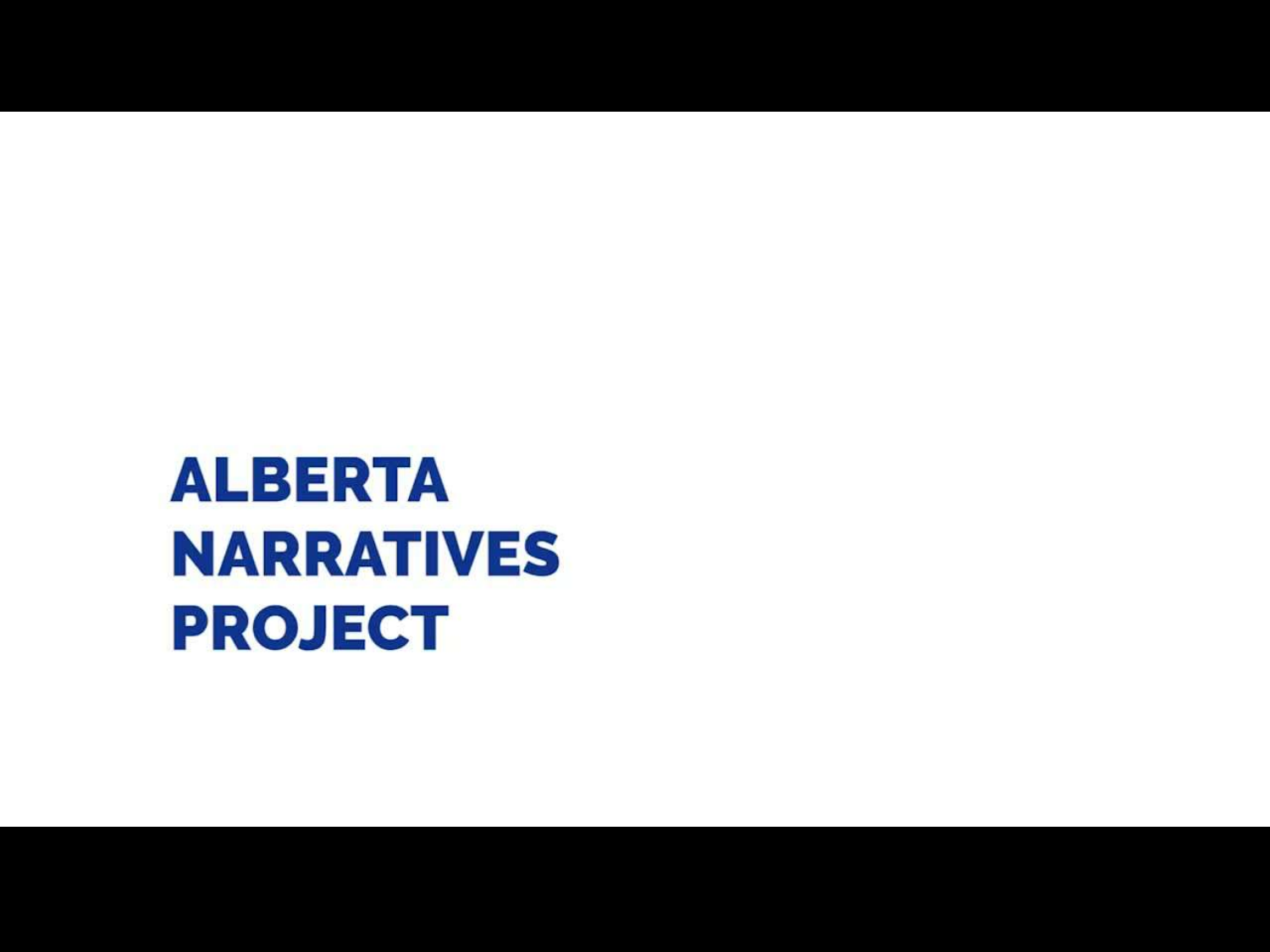# Narratives that don't work





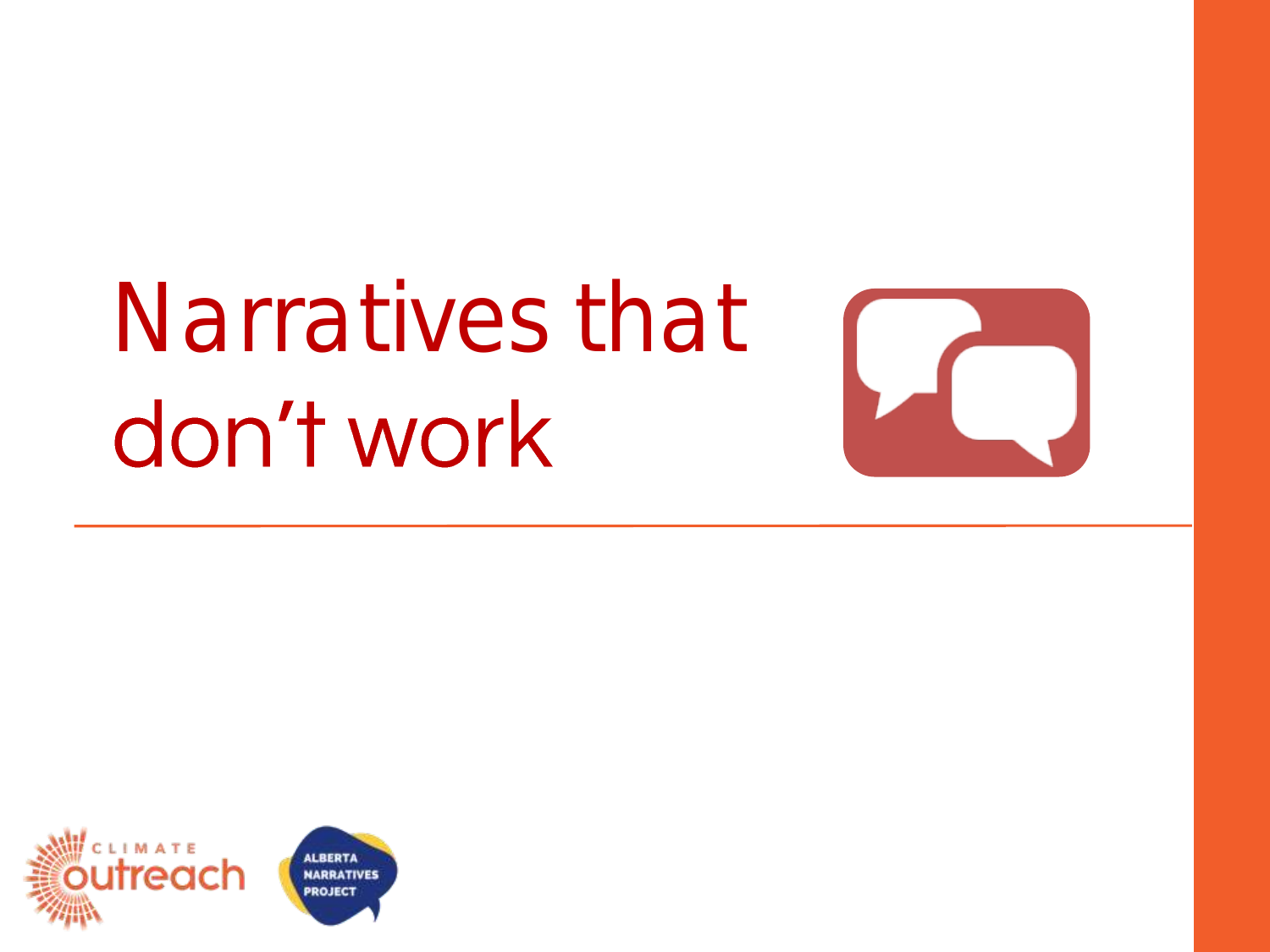

### Green Absolutism

- **→ Climate change is the greatest threat we face.** Renewables are clean and new.
- ➔ Oil is dirty, destroying the world and dying out.
- **→ Replace oil with 100% renewables.**
- **→** (and renewables have lots of jobs and income).

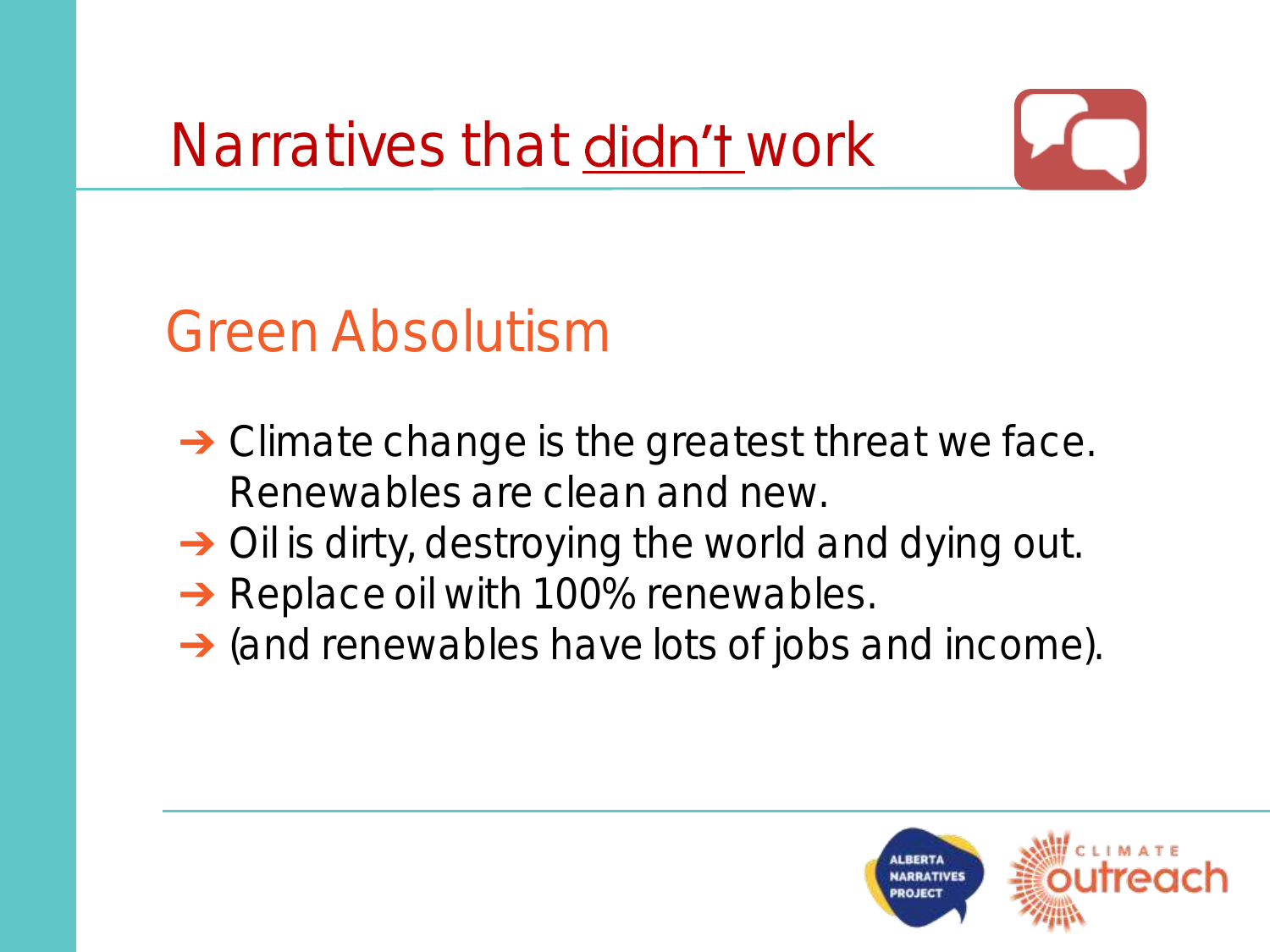

#### Elite 'lite' – costs and benefits.

- **→ Climate change brings economic costs.**
- $\rightarrow$  Albertan oil is the *best* in the world.
- **→ Renewables are a major opportunity for new** investment and markets.
- **→ There can be new jobs and profits.**

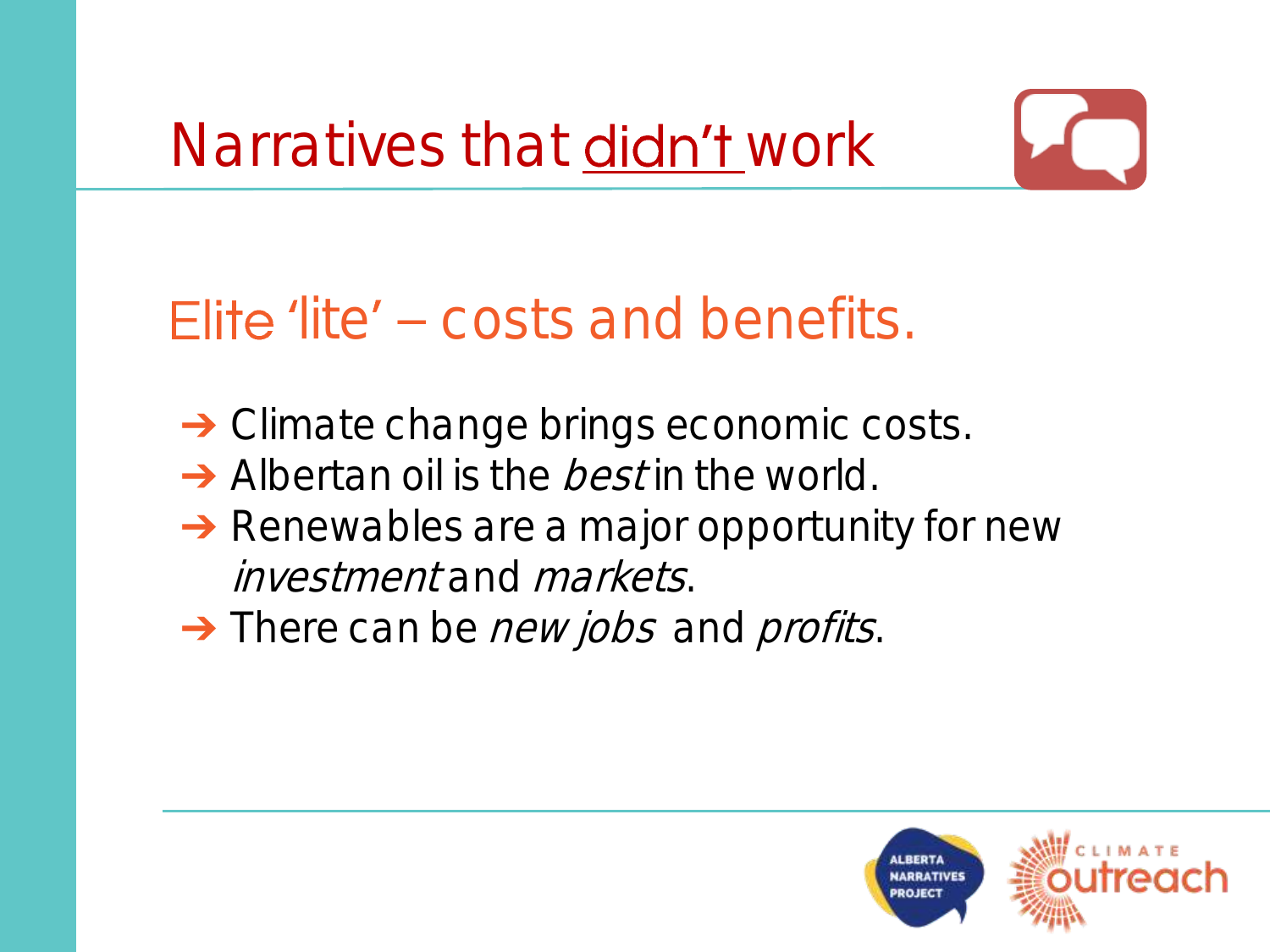

### **Politicking**

- **→ Alberta can be a** *leader* in taking action on climate change and renewable technology.
- → We need a "Made in Alberta" plan, not one *imposed* by Ottawa.
- → The *experts* say this policy is the best way to deal with climate change.
- **→ PIPELINES!**

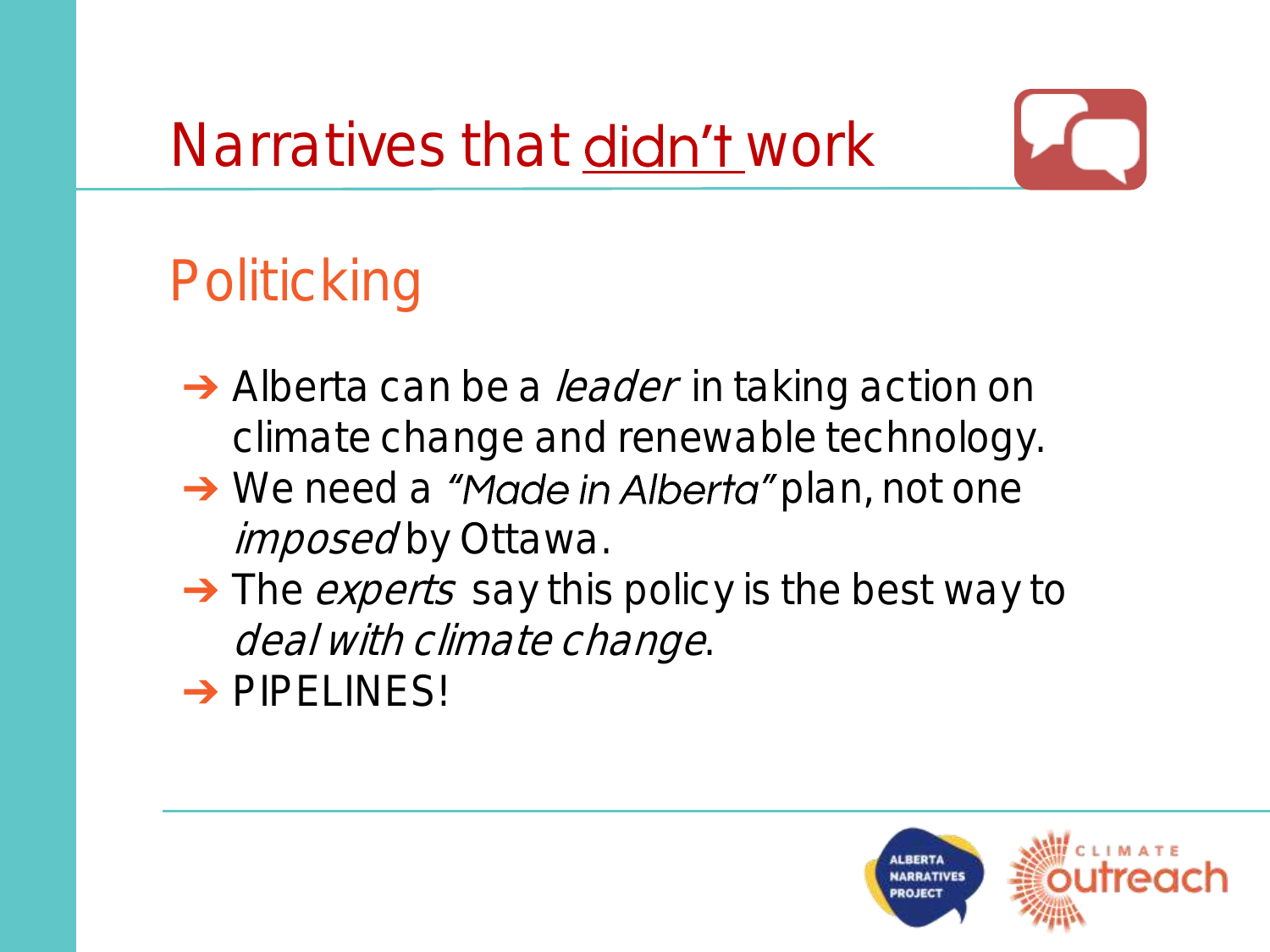



Gratitude Protect Everyone Secure Build

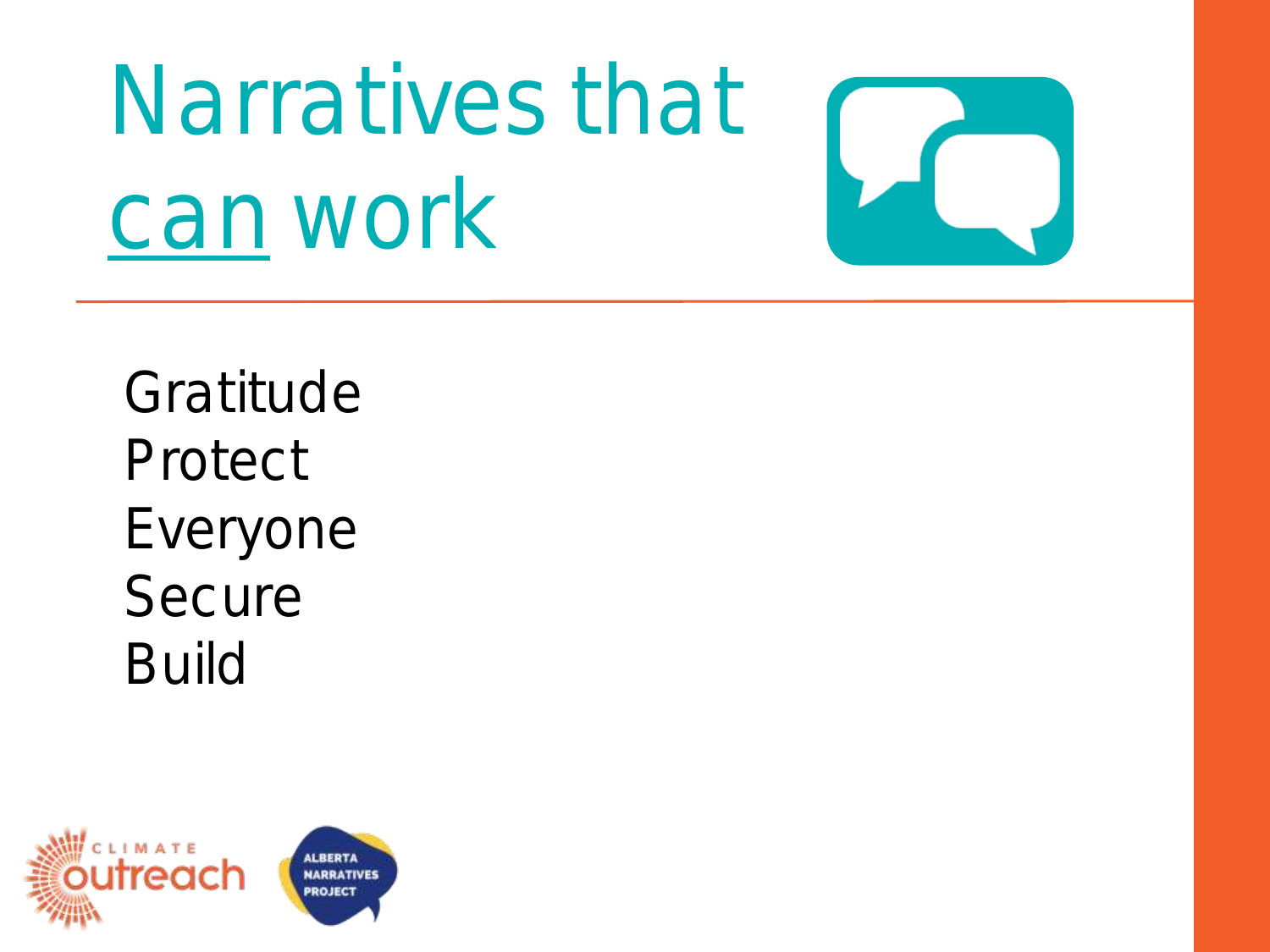#### Gratitude :



Respect for "Albertan qualities"

- **→ Gratitude for living in Alberta**
- **→ Respect for people who work hard in** the oil and gas industry
- **→ Oil and energy resources are precious** and should be valued

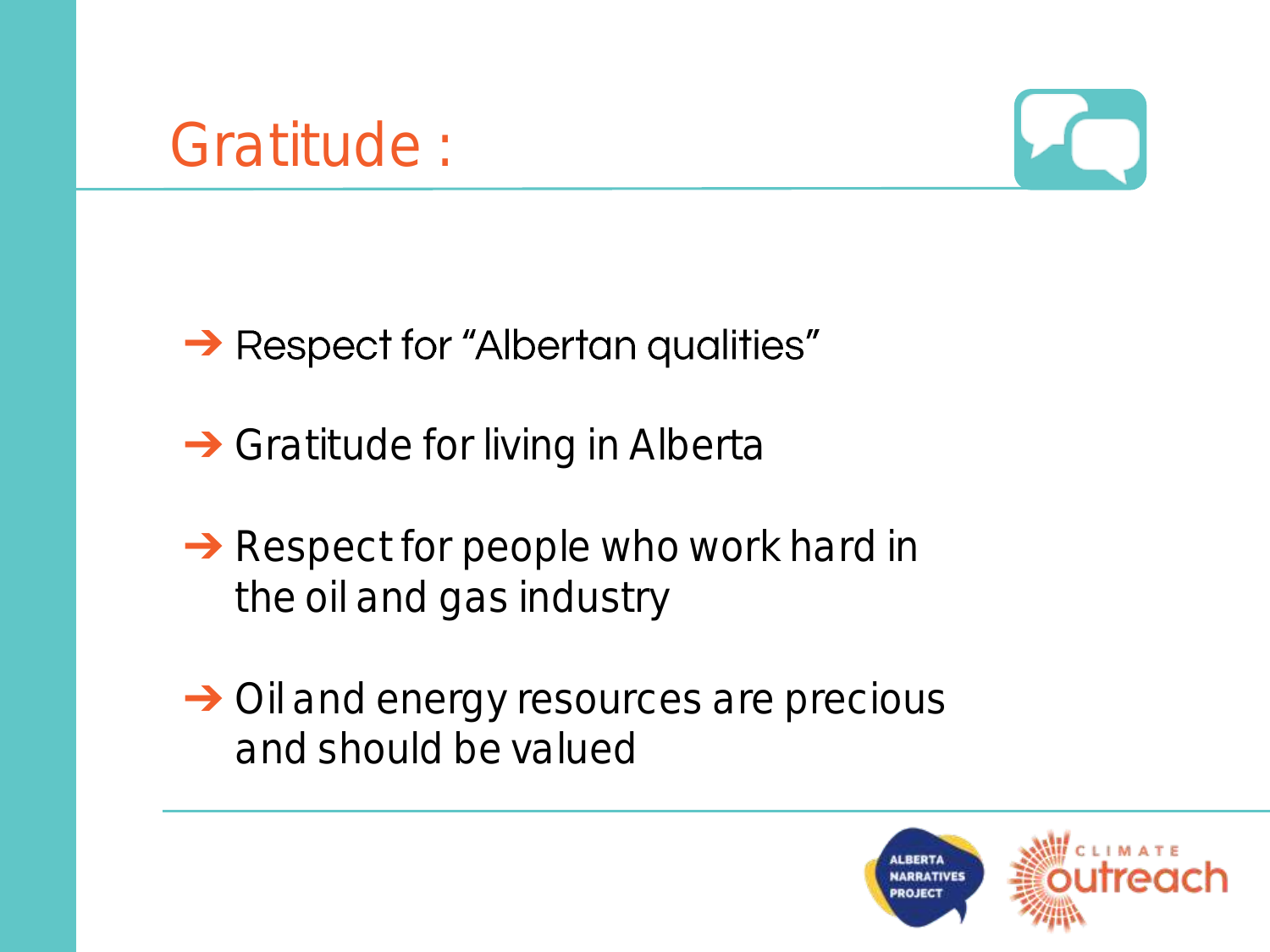

And I am proud to be Albertan,. I love Alberta for the mountains, but I also think that a large reason people are here is for opportunity. A lot of people move here for opportunity and I think the new people that come here are often willing to take chances, which what I like.

Environmental Activist

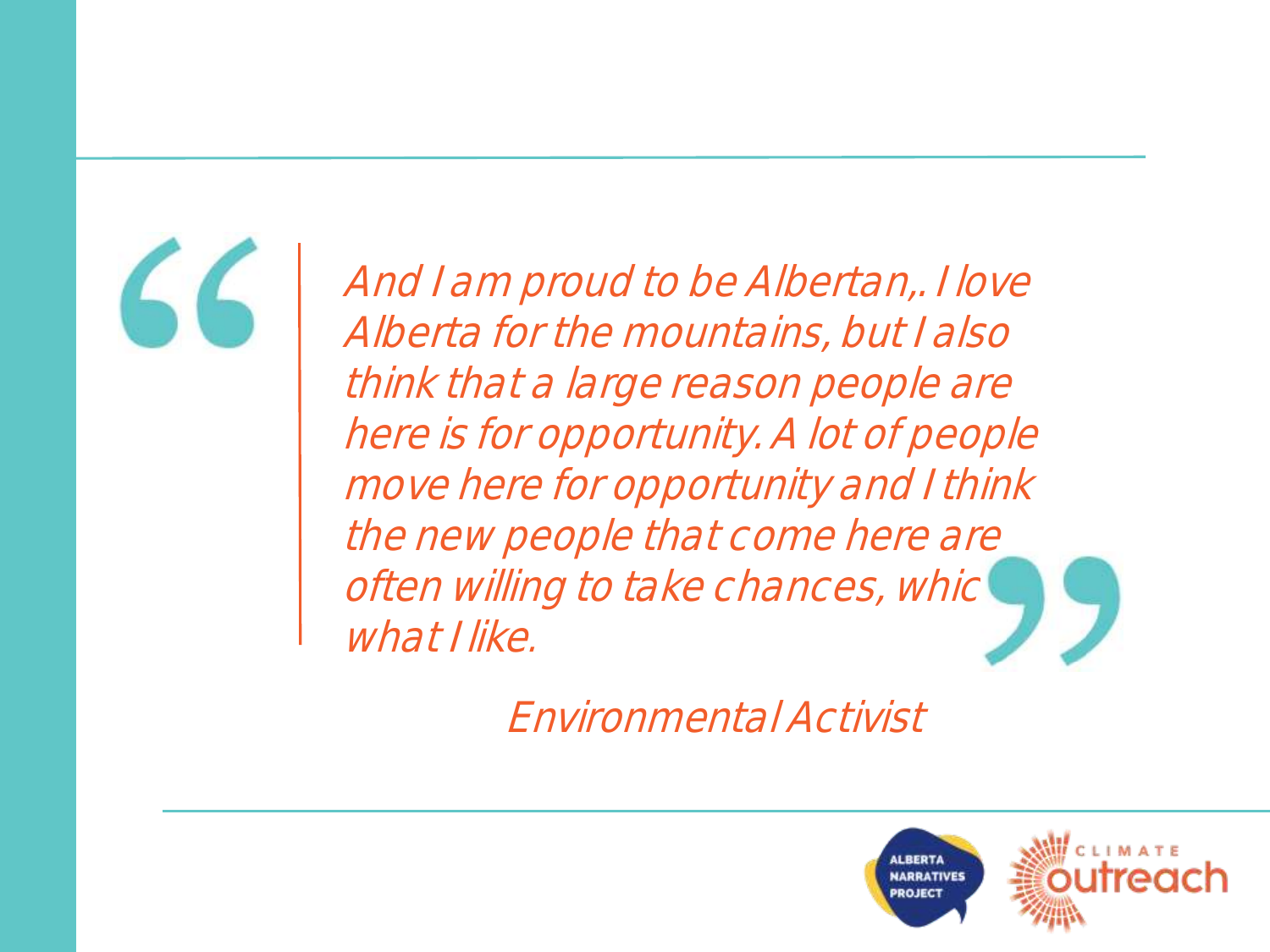

In every first meeting that I have with people I like to give my appreciation for those that have come before me and give them respect: Kudos for what you've done to make this place something very nice for me to want to come here. When I see people that are new as myself, I'm like, "we're going to make this place better. You're welcome."

New Canadian

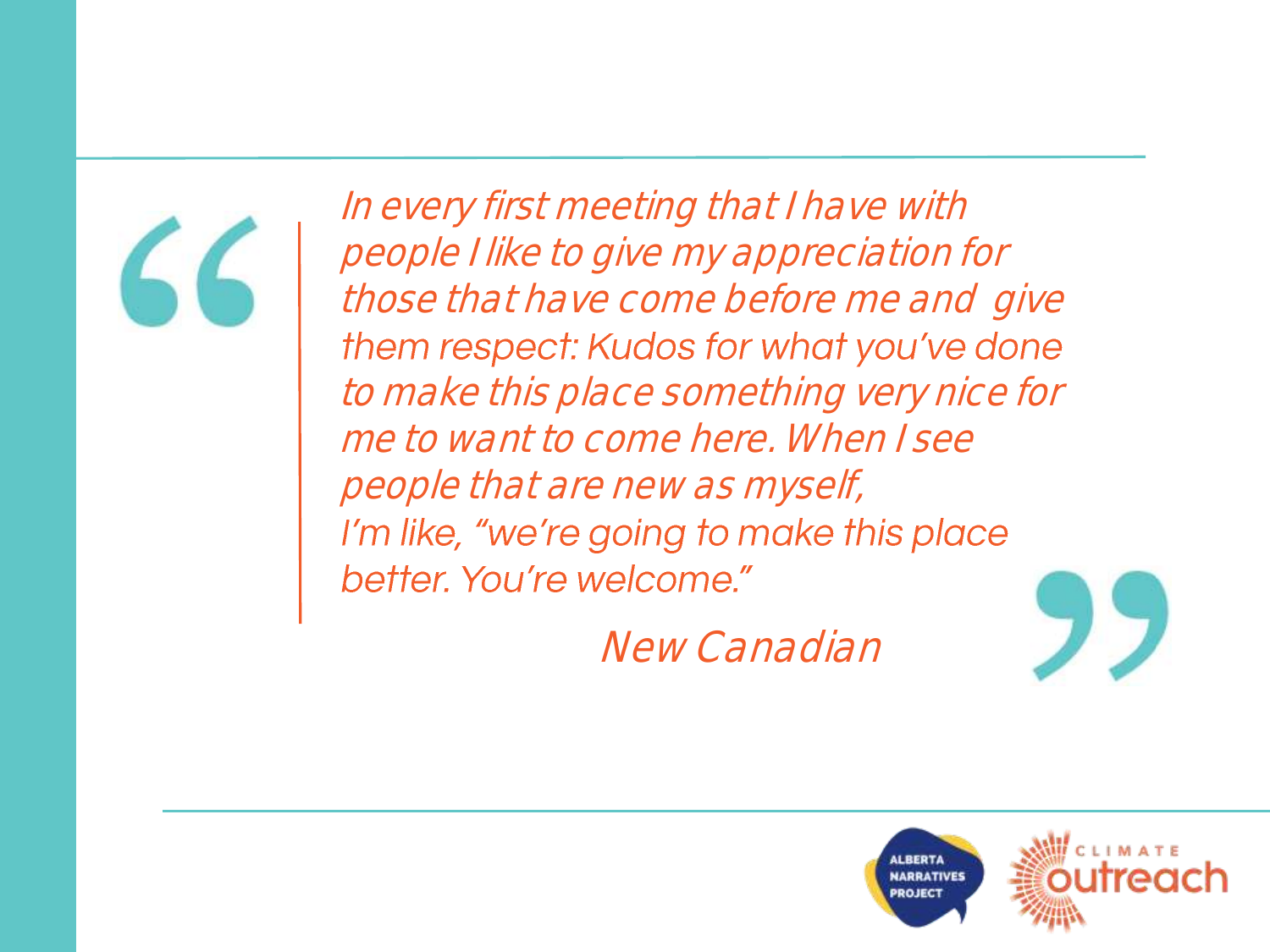Oil and gas has provided many benefits for Alberta. We are grateful for the hard work of the people in the oil and gas industry that have built the prosperity of our province and nation.

Oil is a precious and valuable resource that needs to be used with care. We have given ours away for too little. It makes sense to plan for the future and use it more prudently.

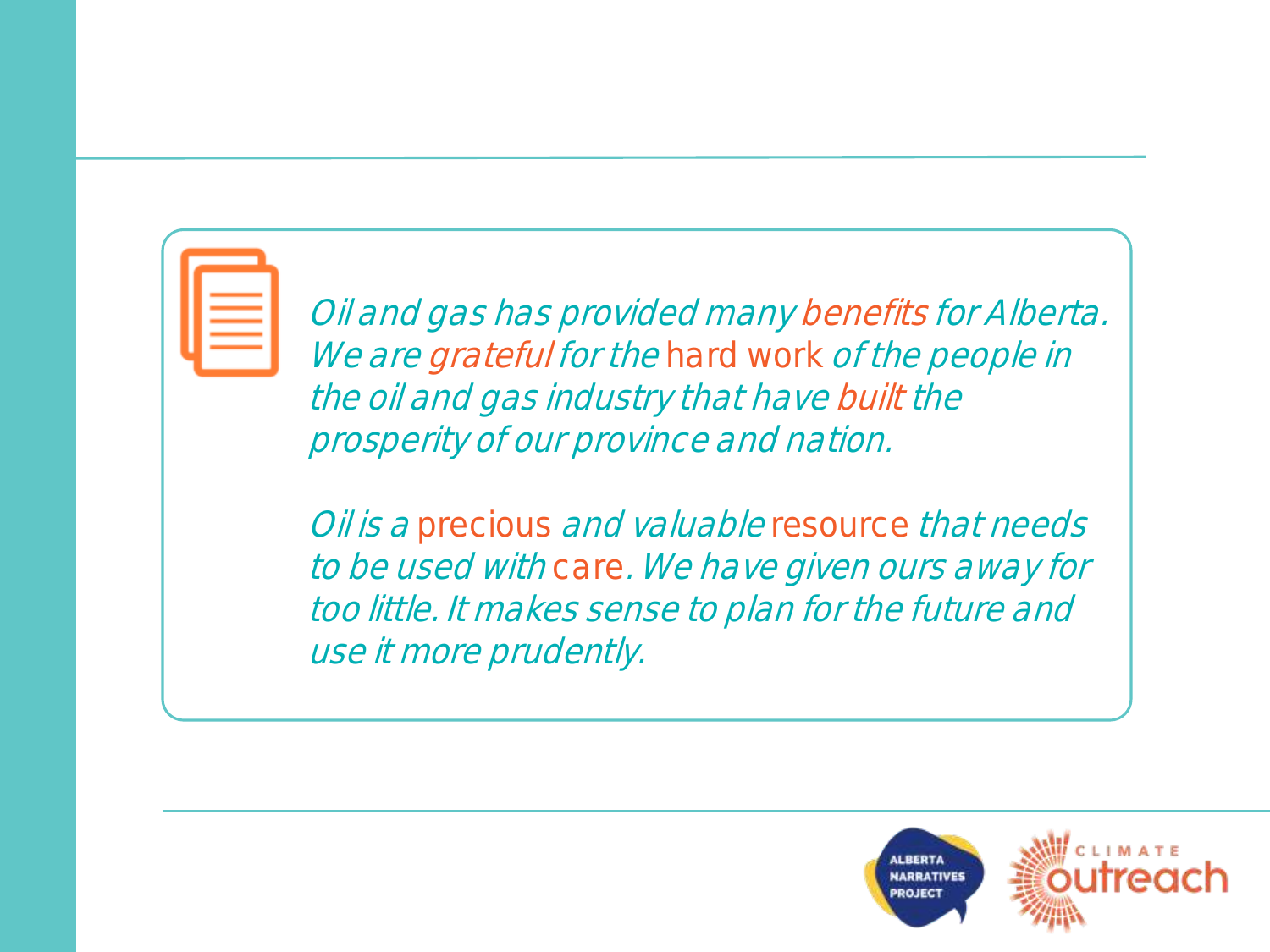#### Protect



- **→ We love our quality of life → Nature, landscape, clean air and water → Facing a challenge we work together → We pull together, support, protect each** 
	- other in extreme weather

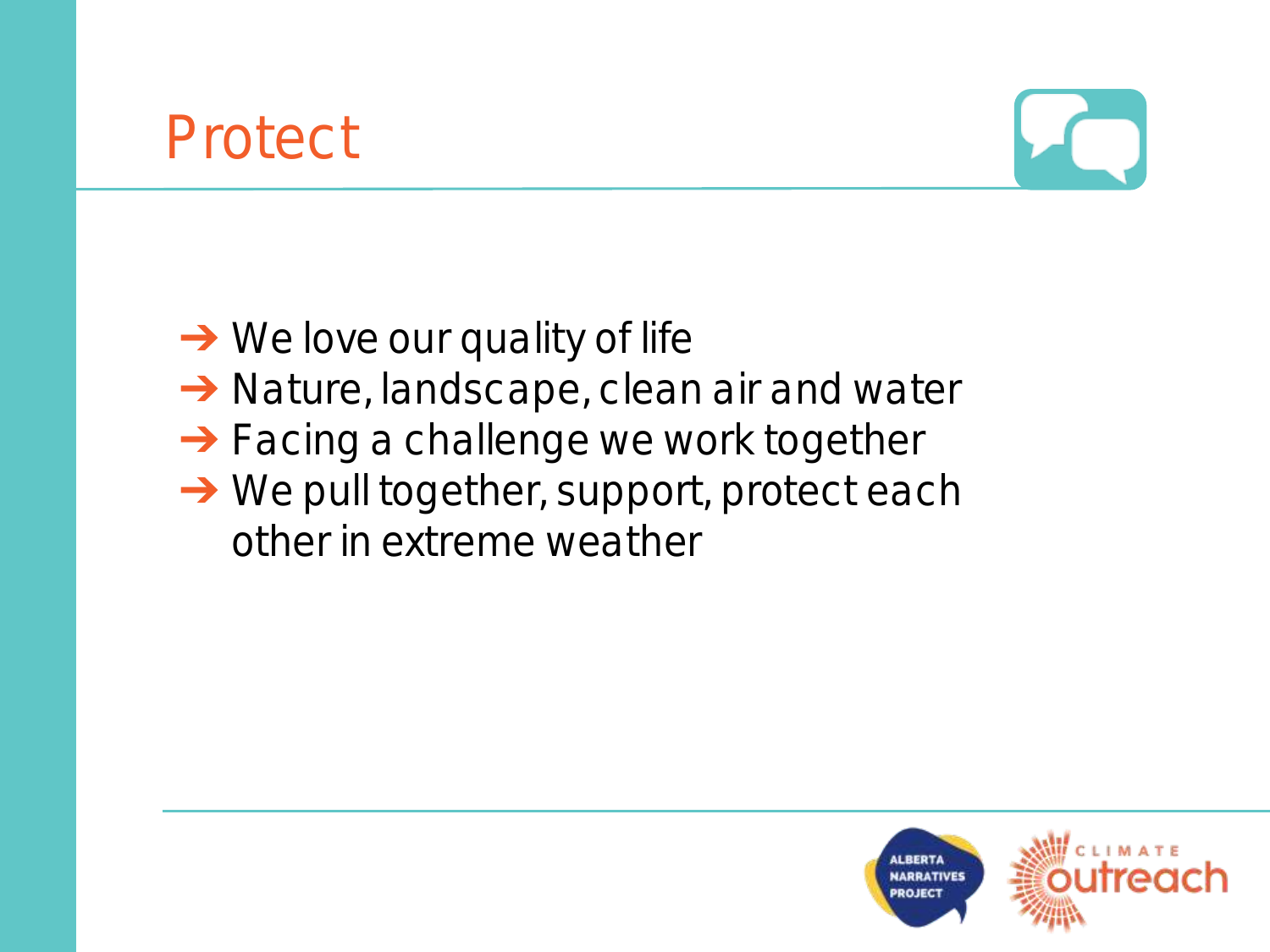

In a crisis, the whole province will pull together and help each other out... it's an old school Western character... it's a real salt-of-the-earth bunch of people, and Albertans are just really, really great folks that really take care of each other. And that's great."

-Rural Group



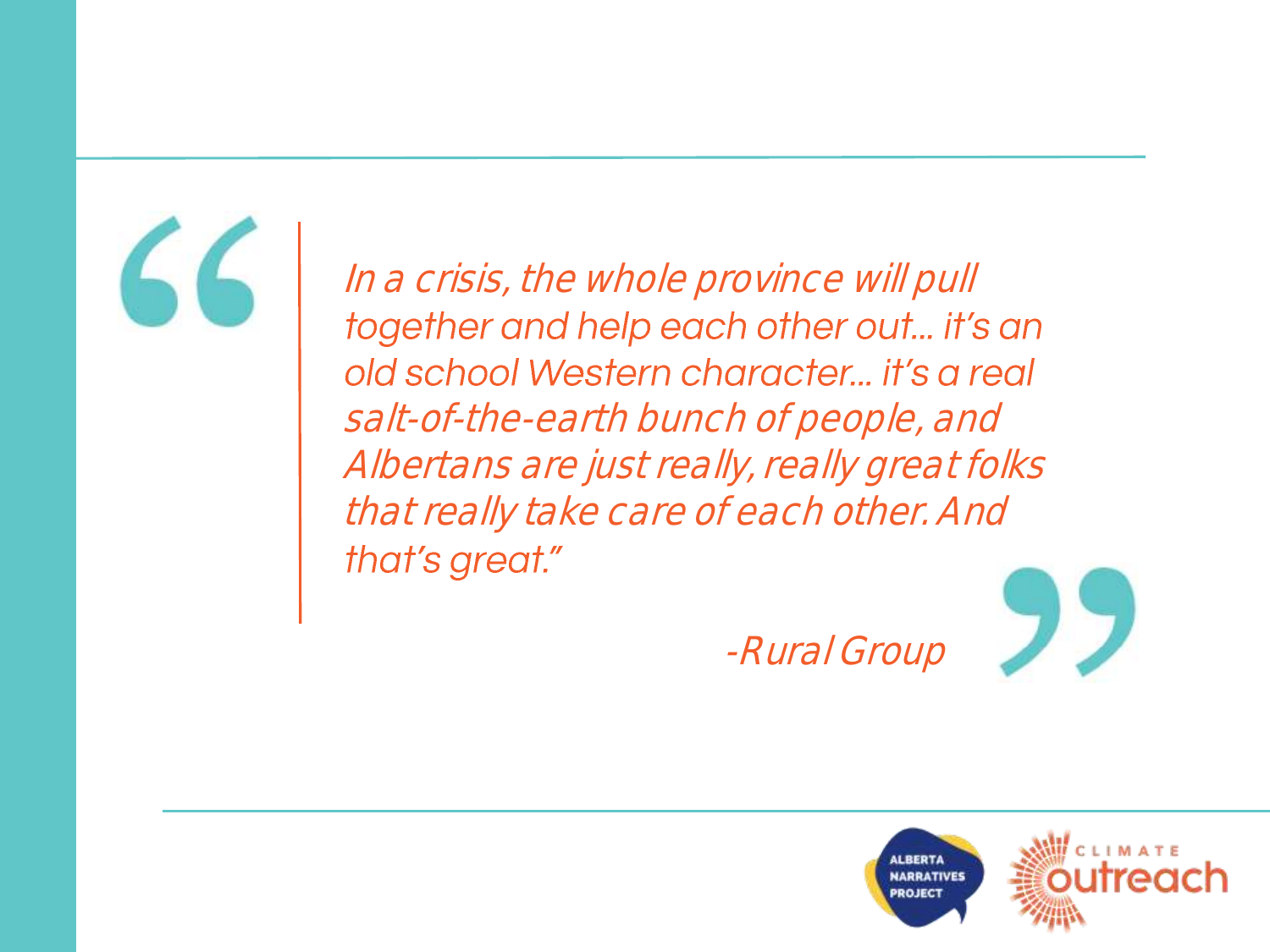#### Everyone



#### **→ Transition includes all sectors, not just** energy

- **→ Respect for the contribution of all** sectors especially farming.
- **→ Allow a voice for all groups: settlers,** New Canadians, Indigenous People

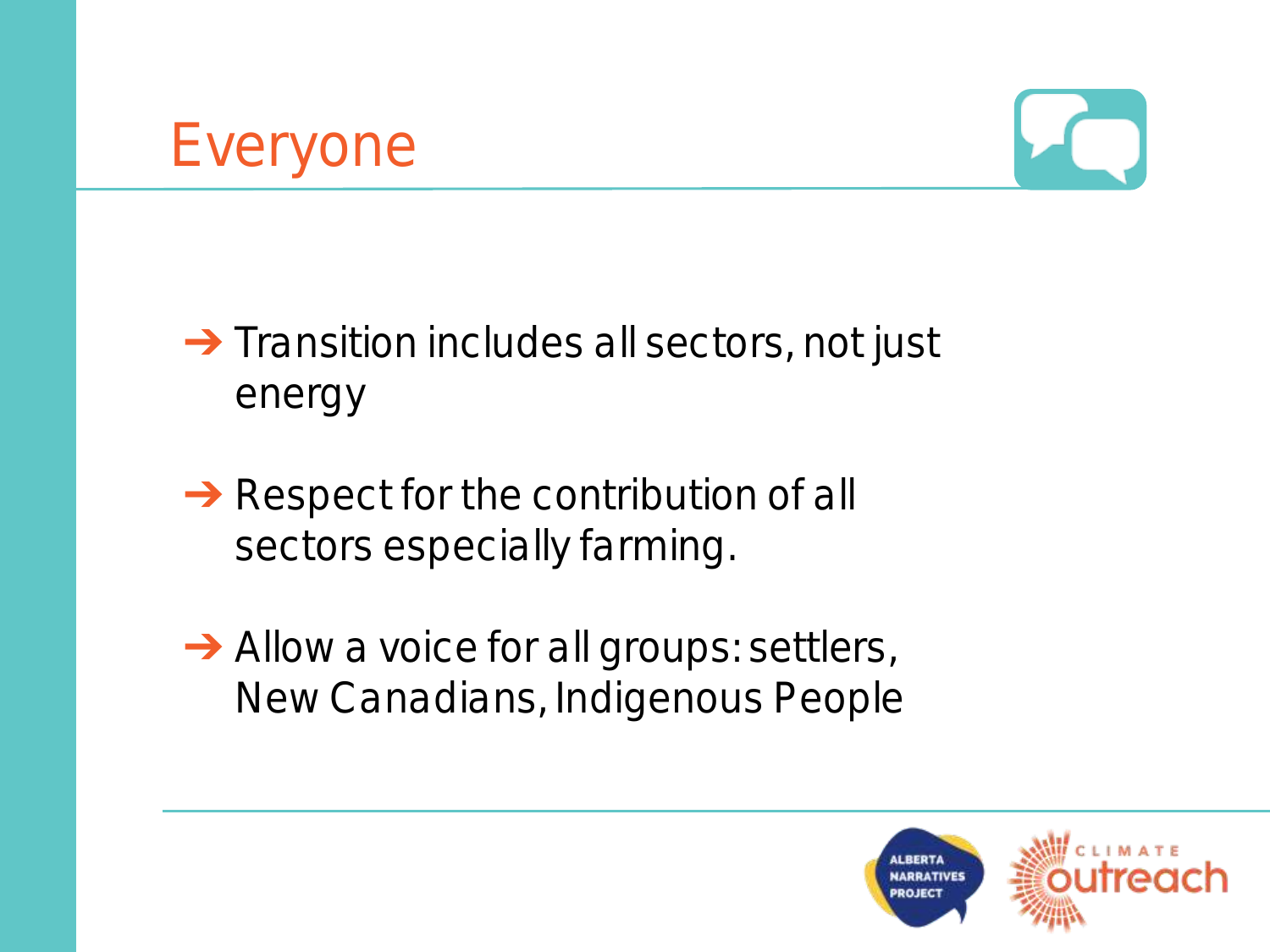

#### I think people forgot that before 1947 and the oil hit, Energy's not going to last for forever, but you know what? Agriculture will.

-Farmers Group



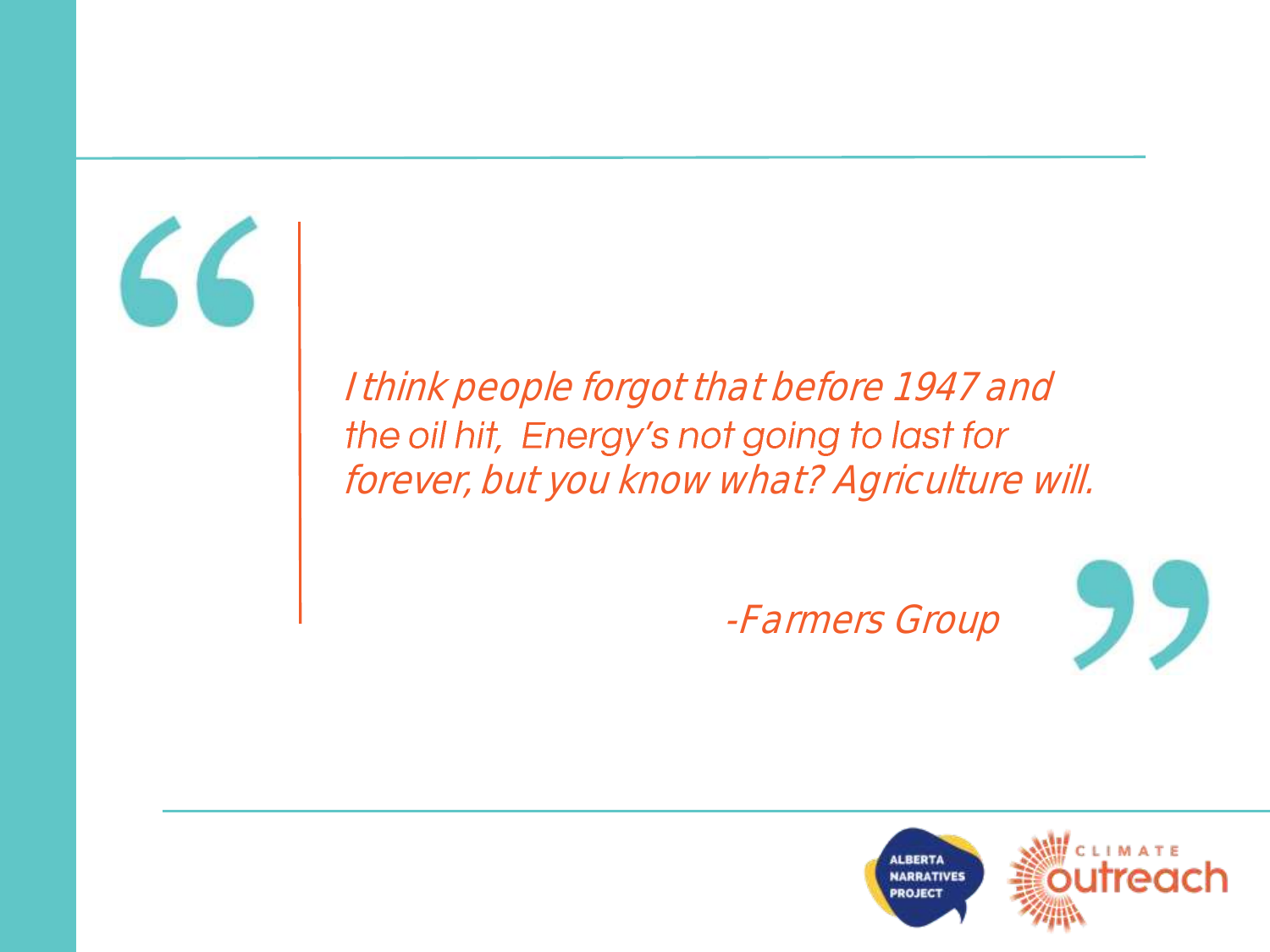#### Secure



**→ We are too dependent on one sector** 

- **→** The problem of oil and gas is the insecurity of jobs
- **→ We need to broaden the economy**
- **→ A Secure Transition**

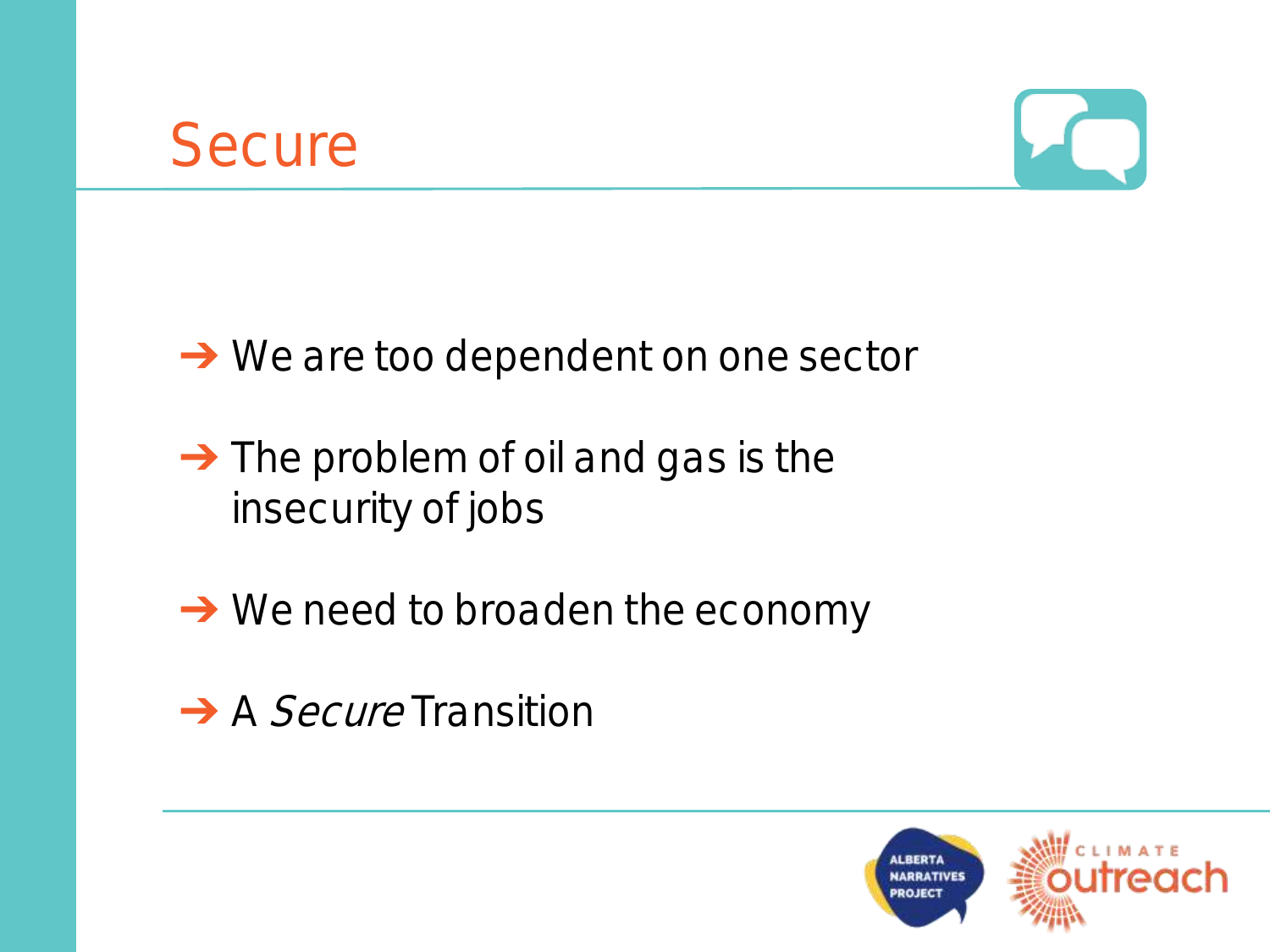

They put all their eggs in the oil industry basket . Now I think Albertans learned a lesson. Well did we? Now with the pipeline, we're going right back and we're putting all of our eggs back in that same basket."

Farmer

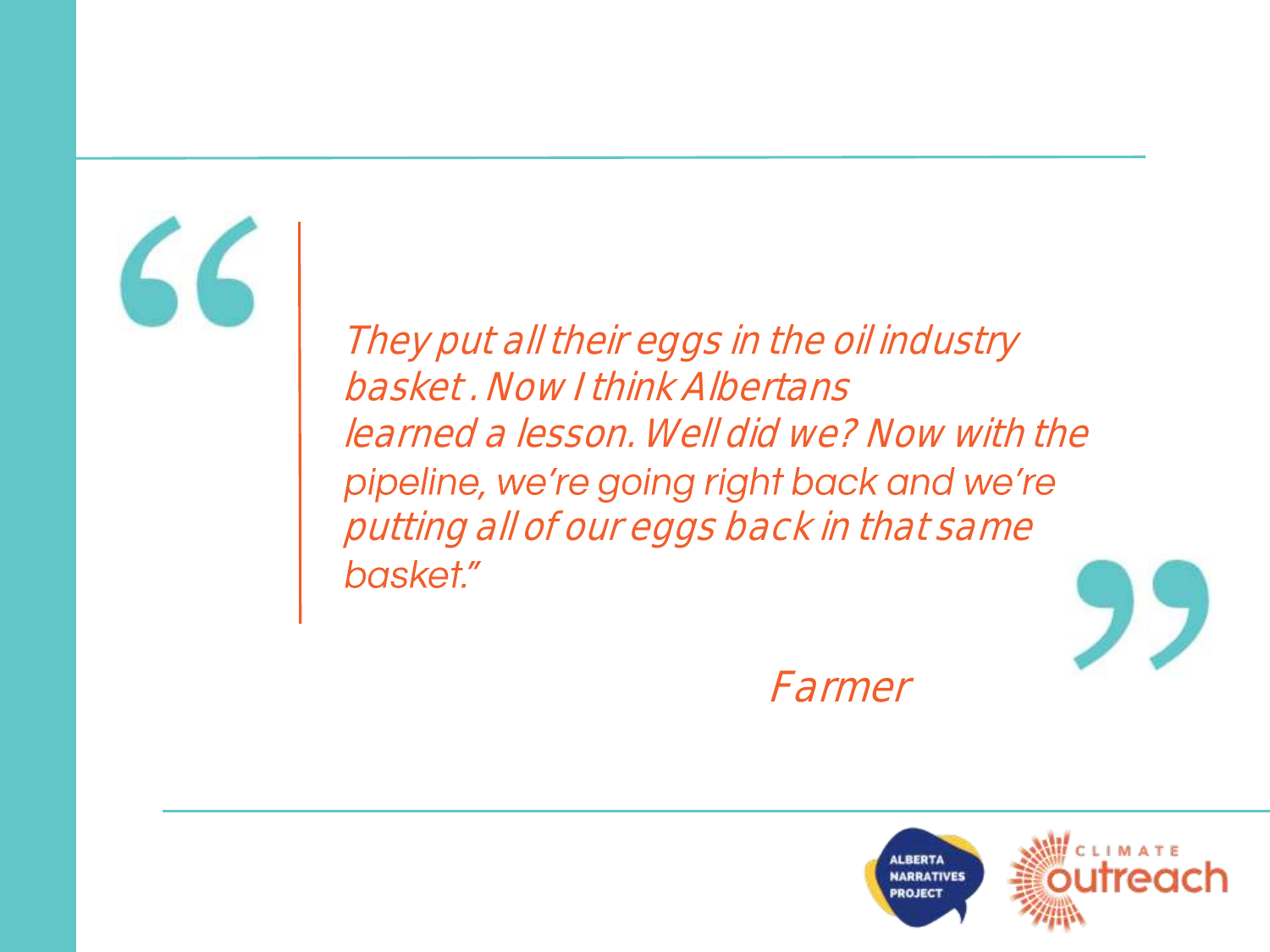We have become too dependent on this one industry and now we are all tied to the rollercoaster of international oil prices.

The boom and bust cycle generates economic and job insecurity. Our products and pipelines are vulnerable to policies set in other provinces and countries.

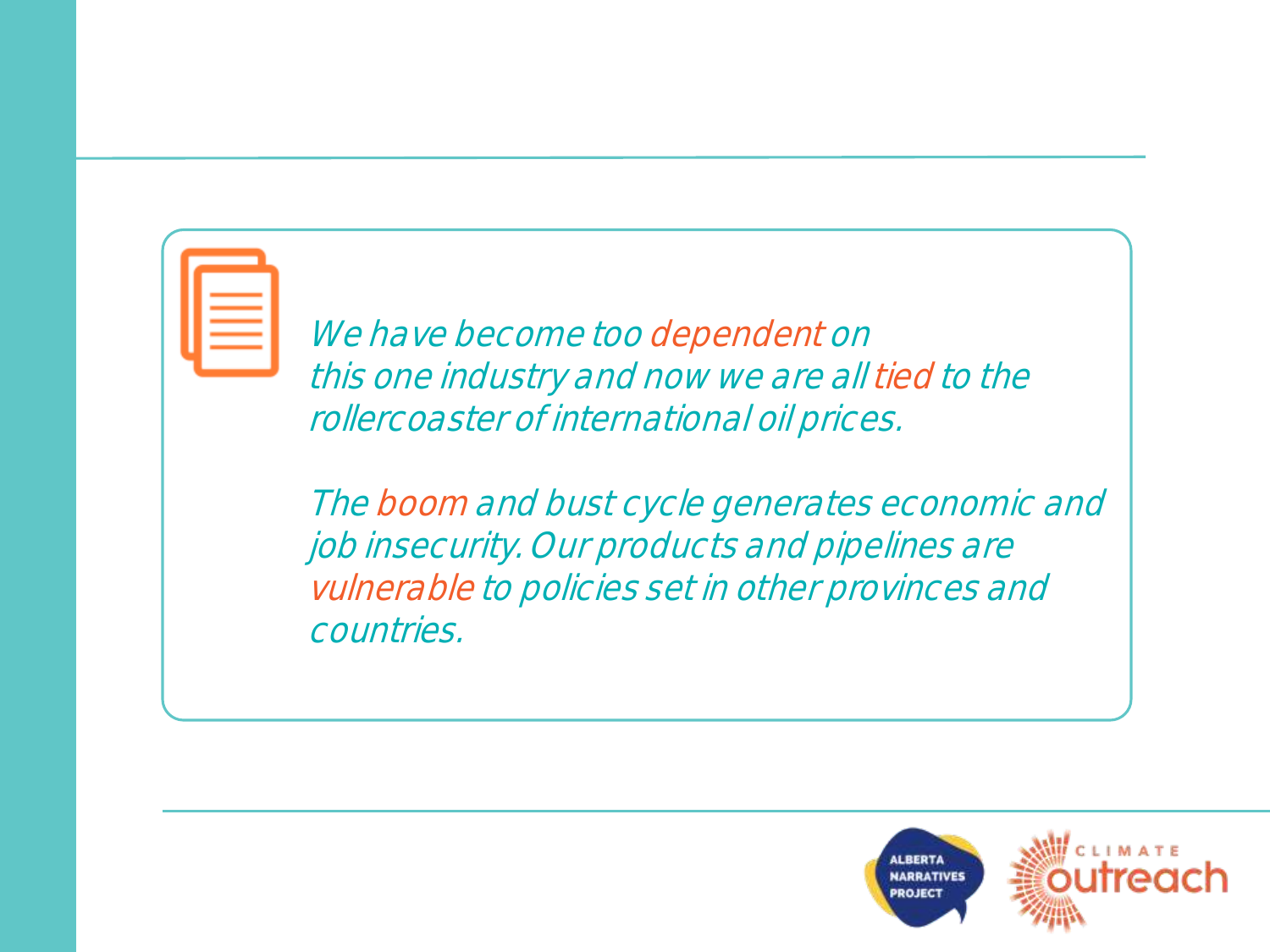#### Build



- $\rightarrow$  Change is "essential" part of life, natural cycles and evolution.
- **→ Need to build stronger foundations,** spread the load, more balance.
- **→ This is not easy- it is challenging**
- **→ Transition towards something new (not** away from something old)

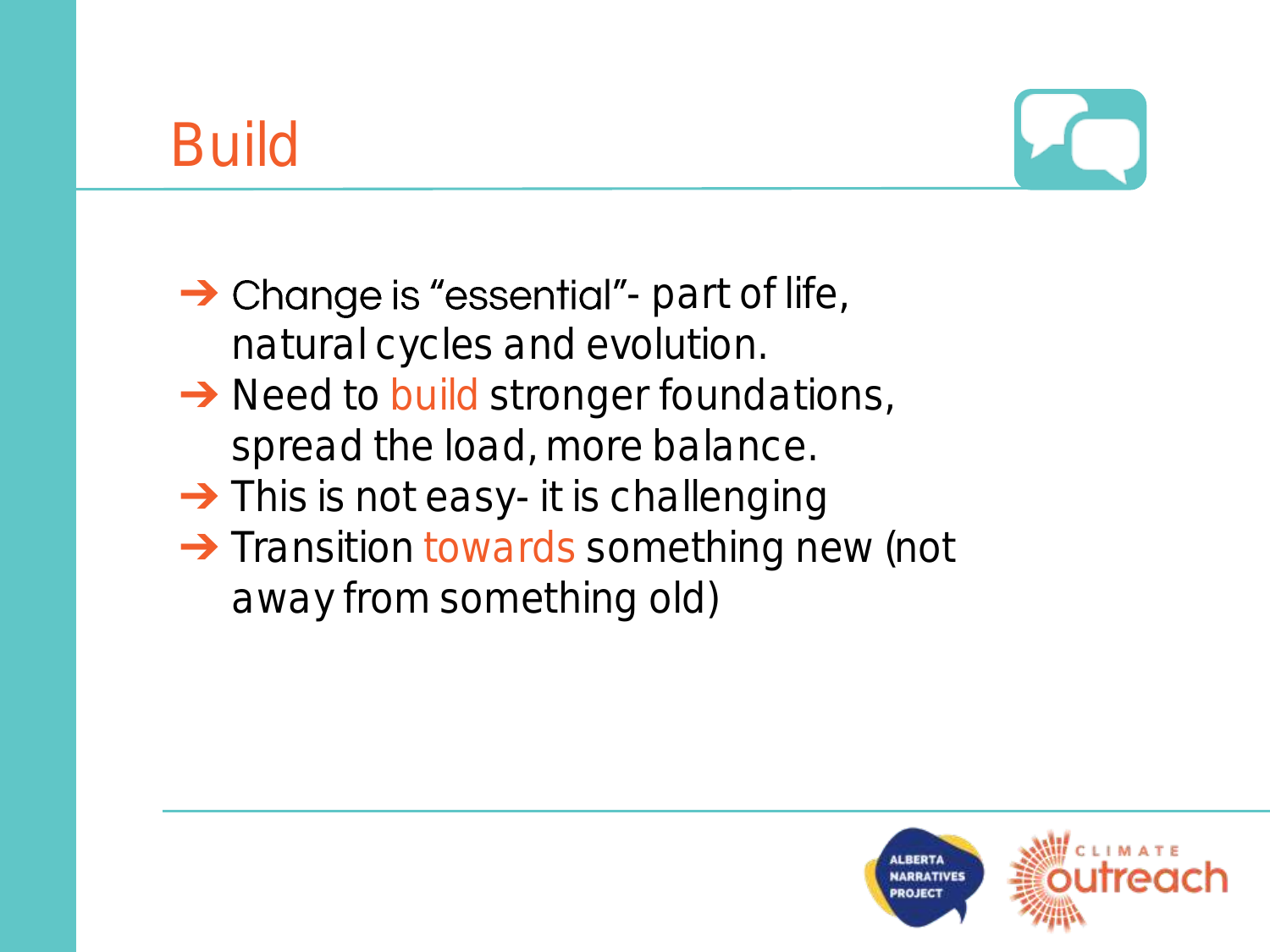Albertans are builders, whether it's the pipelines, or roads, or bridges, or the electric industry. As a city, we're far newer than really any of the other major cities, by 80-100 years, and what the province has accomplished really reflects the attitude in this province.

Business Leaders Group

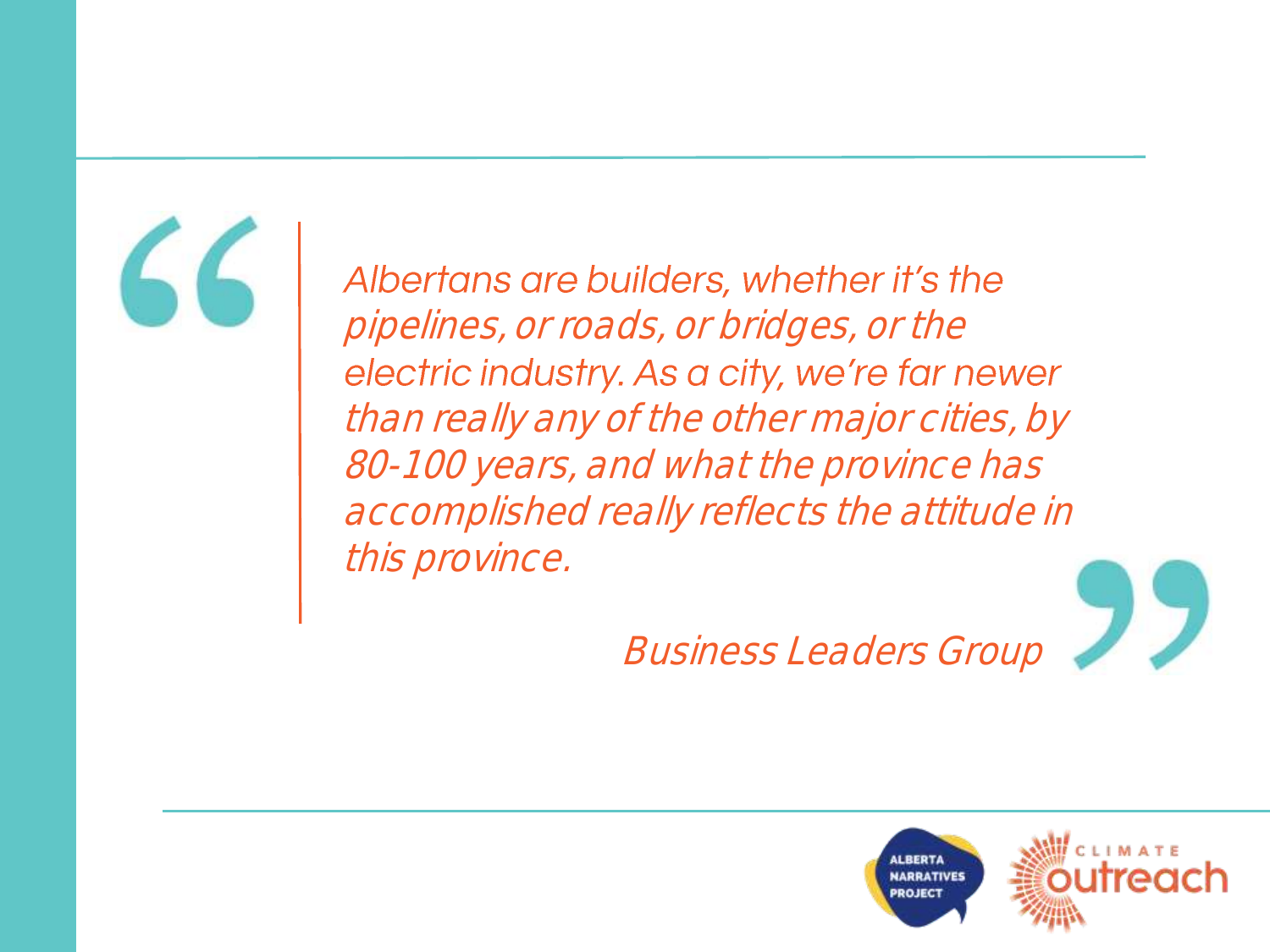# Towards a new conversation



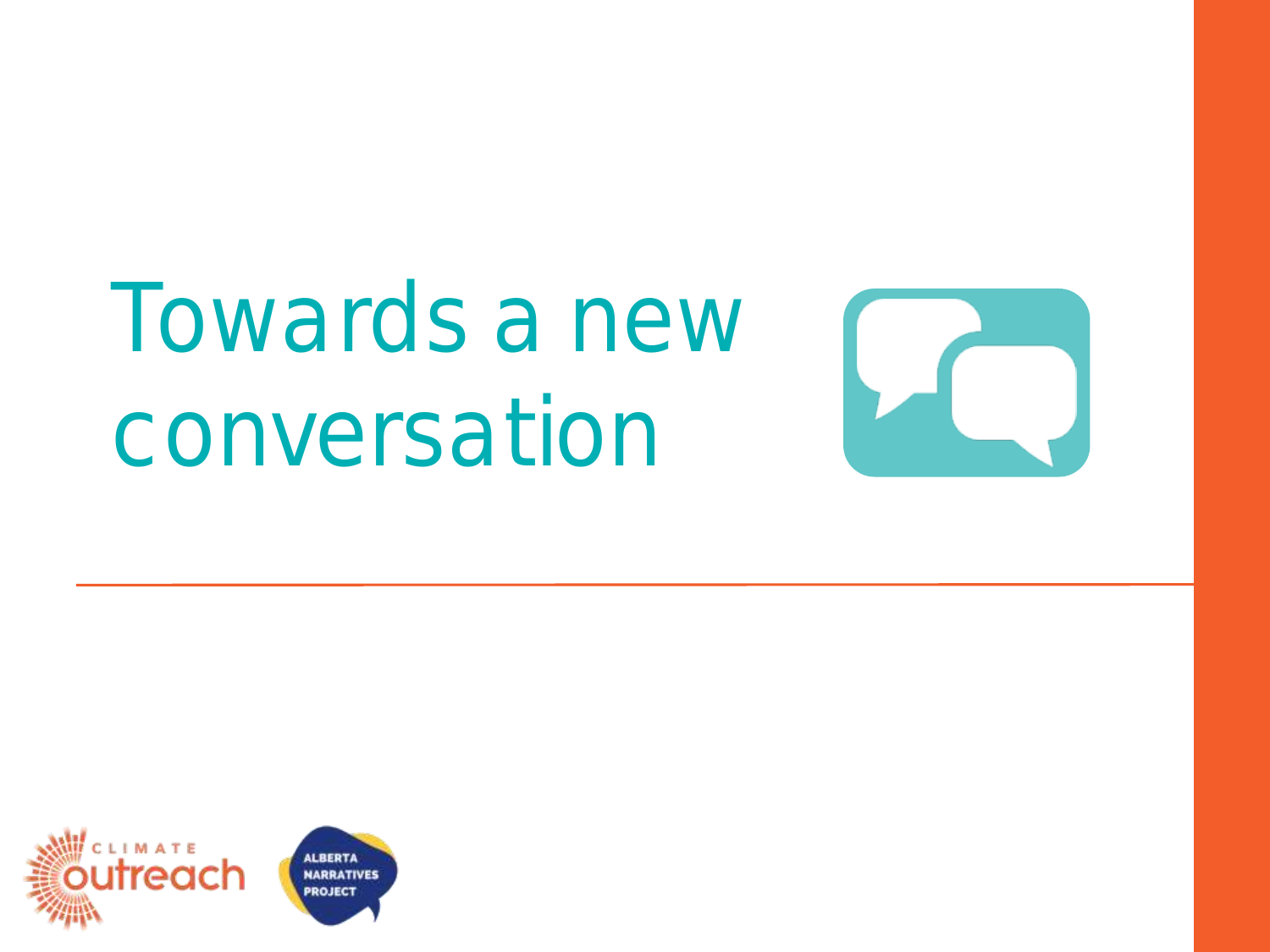### A new conversation



People find it hard to talk about climate change and rarely do so.

People are dissatisfied with the current public discourse. They don't see themselves in it.

People want a new kind of conversation: ➔ More Open

- 
- **→ More Respectful**
- **→** Discussing our choices
- **→** Balanced and critical

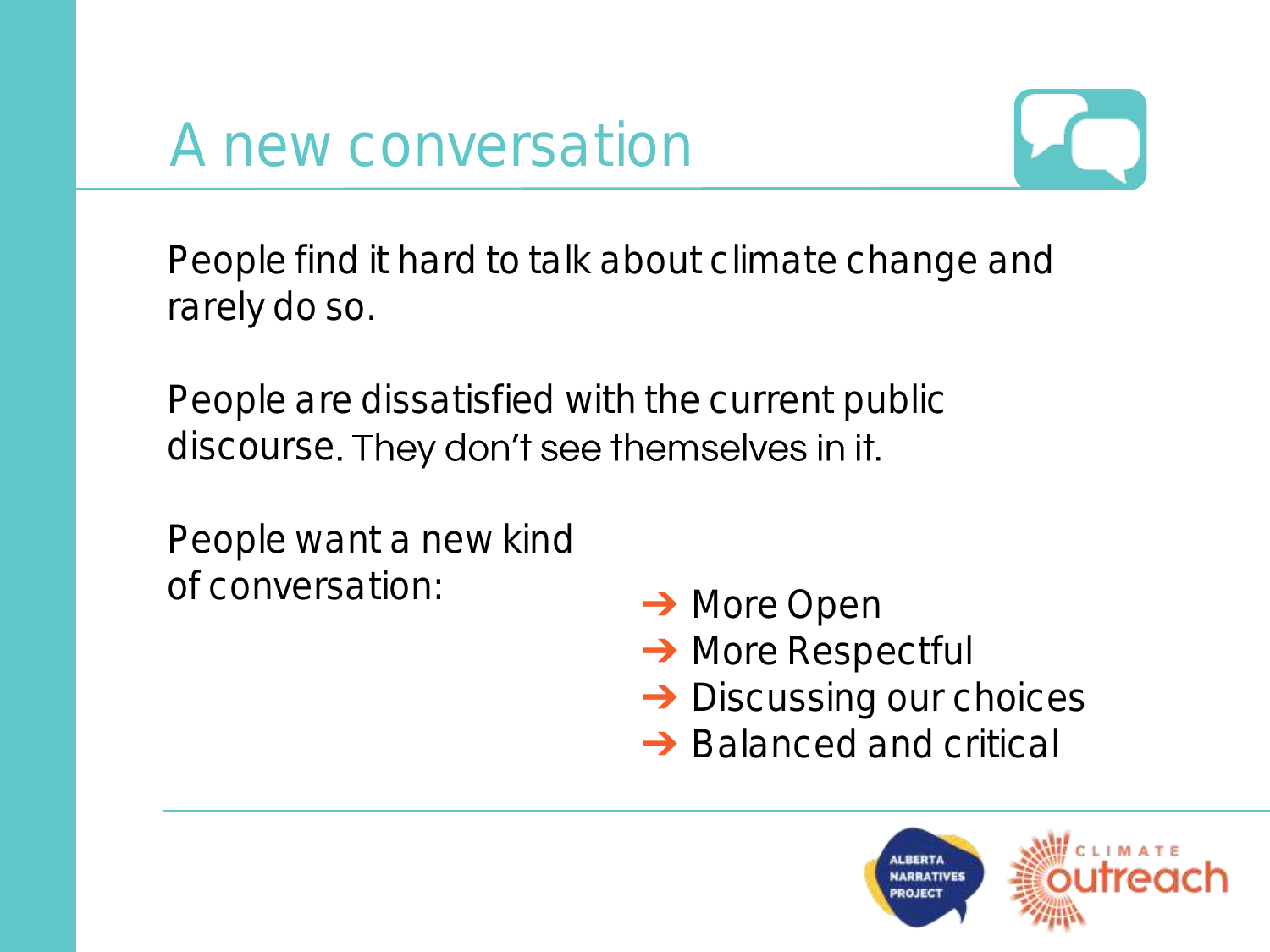These are my friends, and I can talk to them, and we're having these debates, these massive debates, and they're very heated, but you know you come to a table like this, where there's a diversity of views, and you might not agree with each other, but one-on-one, you can have a good conversation about it.

Business Leader

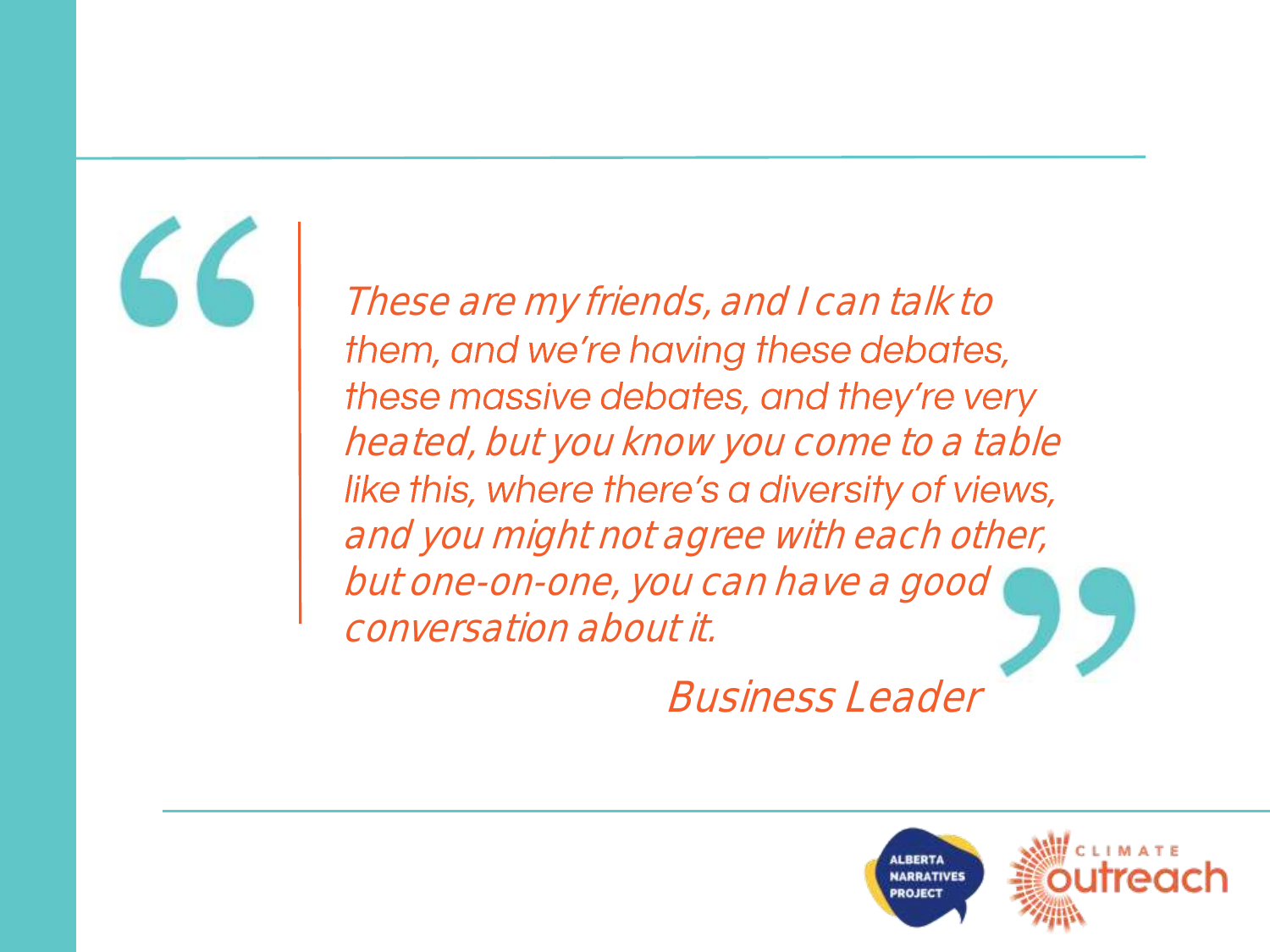

#### So when can you bring up these issues?

- $\rightarrow$  Be confident people want to have this conversation (if based on respect and recognition)
- **→ Based on their main concerns**
- ➔ Maybe climate change is not the lead